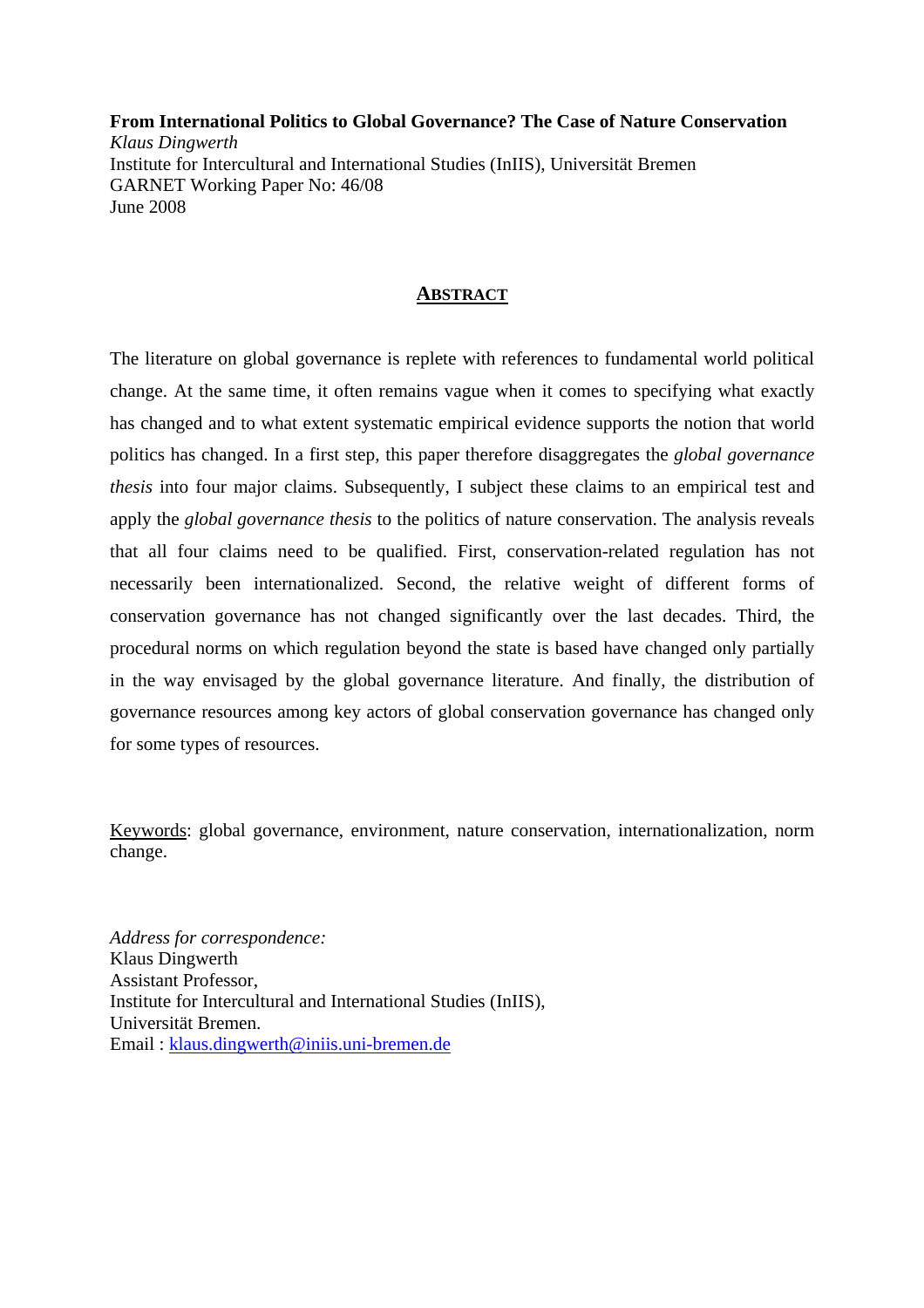## **1 Introduction**

1

Since at least the early 1990s, the literature on world politics is replete with references to fundamental change.<sup>1</sup> World politics is in an era of "turbulence" (Rosenau 1990), societies are entering a "global age" (Albrow 1996) and the national constellation that has characterized world politics since the  $17<sup>th</sup>$  century has been replaced by a "post-national constellation" (Habermas 1998; Zürn 2002). In short, world politics is no longer what it used to be. As a result, the concepts we used to describe the old realities are no longer seen as appropriate and the label "international politics" is increasingly replaced by the new label of "global governance" (Rosenau 1999).

At the same time the global governance literature shares some similarities with the globalization literature of the early 1990s. The concept is only vaguely defined and serves primarily to give expression to a widely shared feeling of change. What exactly is changing becomes, however, less clear. Moreover, the case for change is mostly supported by illustrative examples rather than by systematic evidence. In the globalization literature, WalMart or George Soros served as prime examples. In the global governance literature, the Internet Corporation of Assigned Names and Numbers (ICANN), the World Commission on Dams (WCD) or the World Summit on the Information Society (WSIS) fulfil a similar function. As a result, both the early globalization literature and the contemporary global governance literature face difficulties when they are asked to demonstrate that there is more than a feeling and that profound change is actually underway.

Luckily, the globalization literature of the late 1990s has shown how such weaknesses can be overcome with the help of a dual strategy of sharpening the concepts and collecting systematic evidence (Beisheim et al. 1999; Held et al. 1999). The global governance literature would greatly benefit from taking a similar step. Basically, taking this step would entail taking a number of fundamental questions more seriously: Has world politics really changed that much? Has it really changed in the ways identified by the global governance literature? And is there a uniform pattern across policy fields or is the change stronger or weaker in some policy areas?

<sup>1</sup> I am grateful to Aarti Gupta and Philipp Pattberg for comments on an earlier version of this paper. In addition, financial support from the Network of Excellence 'GARNET – Global Governance, Regionalization and Regulation: The Role of the EU' (FP 6 Network of Excellence Contract no 513330) is gratefully acknowledged.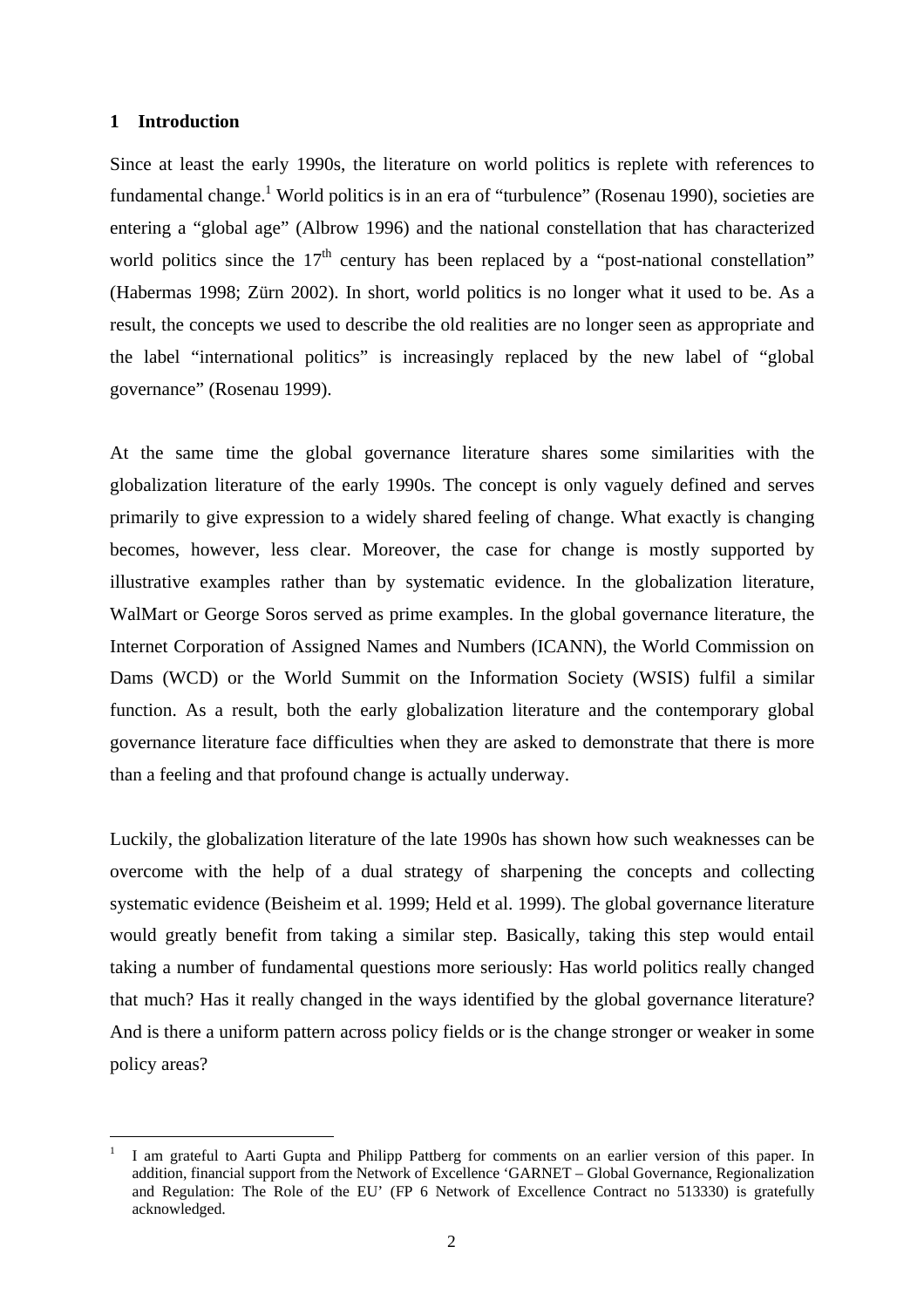In this paper, I take a first limited step in this endeavour. More precisely, I examine the validity of what I call the *global governance thesis* in one particular issue area, namely the politics of nature conservation. In section 2, I introduce the *global governance thesis* in more detail and dissect it into four major claims. In section 3, I then examine whether the development of world conservation politics between the 1970s and 2005 is compatible with these four claims. The evaluation suggests that only some indicators point towards a shift from international conservation politics to global conservation governance and that the strong *global governance thesis* needs to be qualified as far as conservation politics is concerned. In section 4, I summarize the main arguments and discuss their implications for our study of global governance.

#### **2 From International Politics to Global Governance: The Core Argument**

To assess the major tenets of the global governance literature, it is best to disaggregate the rather grand claim that world politics has undergone profound change into more specific and hence manageable claims. James Rosenau's early work on global governance provides a good starting point for such an endeavour. In *Turbulence in World Politics*, Rosenau (1990: 11) defines turbulence as the combined change of three parameters of world politics. In his view, the current era is the first since the Peace of Westphalia in which all three parameters are changing:

In the case of the structural parameter, the transformation is marked by a bifurcation in which the state-centric system now coexists with an equally powerful, though more decentralized, multi-centric system. (…) In the case of the relational parameter, the long-standing pattern whereby compliance with authority tends to be unquestioning and automatic is conceived to have been replaced by a more elaborate set of norms that make the successful exercise of authority much more problematic (…). Lastly, at the micro level, the analytical skills of individuals have increased to a point where they now play a different and significant role in world politics, a role which has intensified both the processes of structural bifurcation and the breakdown of authority relations.

Rosenau's account of world political change as a multi-dimensional phenomenon matches with the accounts of many other authors who use the global governance label for their own works – although many would probably add the internationalisation of regulation as a further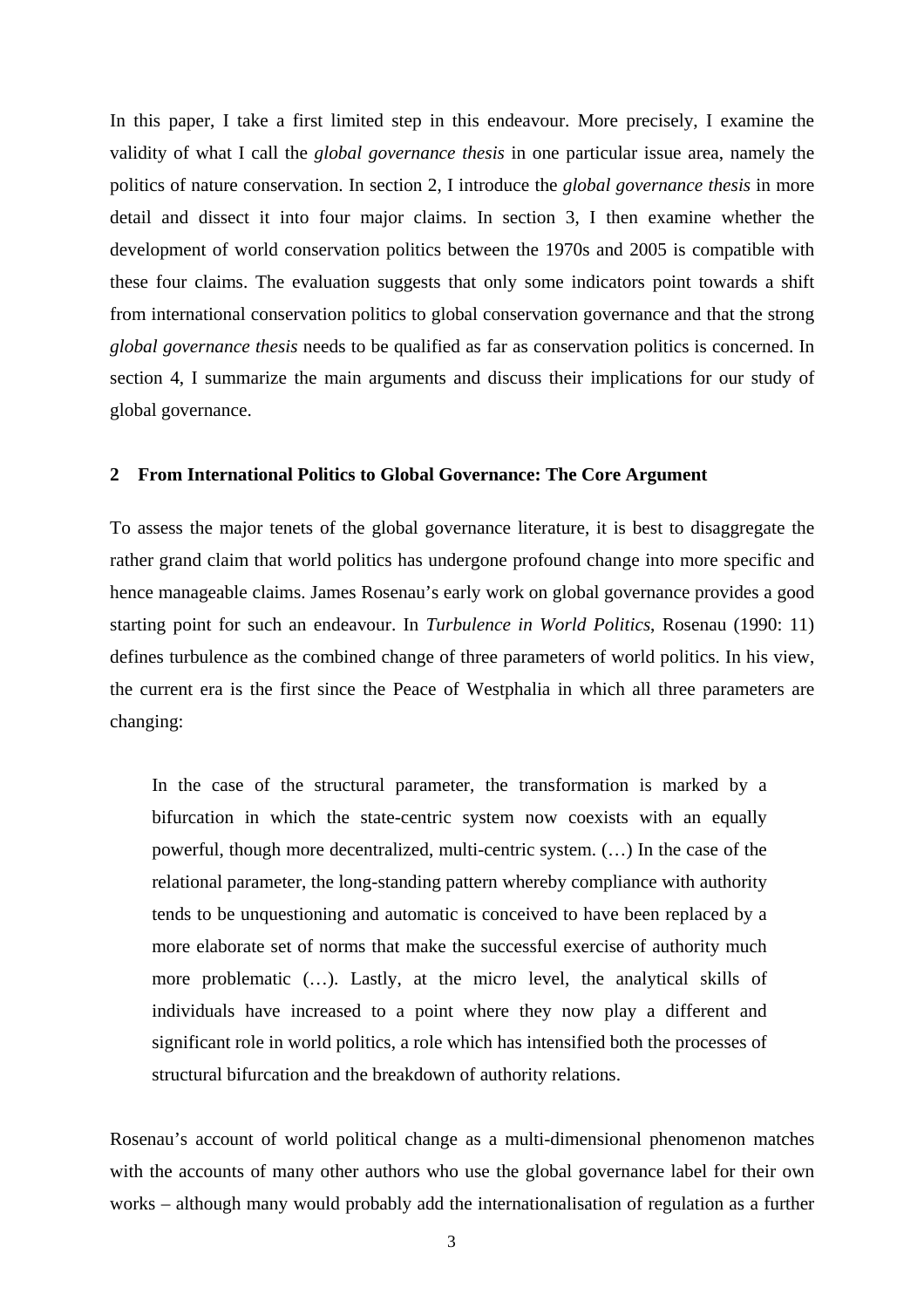dimension of change (Held et al. 1999; Zürn 1998). In sum the *global governance thesis* can thus be disaggregated into four major claims:

- 1. Regulation has increasingly shifted from the national level to policy levels beyond the state *(Internationalisation)*.
- 2. Spheres of authority beyond the state have multiplied *(Diffusion of authority)*.
- 3. The procedural norms on which regulation beyond the state is based have changed *(Changing norms of governance)*.
- 4. The resources that are required to govern effectively and efficiently are distributed among an increasing range of actors *(Distribution of governance resources)*.

Let us look at each of these claims in a little more detail:

*Regulation has increasingly shifted from the national level to policy levels beyond the state.* This first assumption is relatively simple in that it assumes that rule-making beyond the state has outpaced rule-making within states. While everyone agrees that regulatory systems beyond the state are becoming increasingly dense – the number of multilateral environmental agreements has, for instance, grown from only a few in the early  $20<sup>th</sup>$  century to over 900 in the  $21<sup>st</sup>$  (Mitchell 2002-2008) – it is not immediately obvious that this constitutes an internationalisation (or even a globalization) of politics. A better indicator for the latter is the ratio of national and international legislation, where some authors have indeed argued that international legislation is increasing a faster pace than national legislation (Zürn 2002). Others, such as David Held and colleagues (1999) basically put a stronger emphasis on the scope of international regulation. In their view, we live in times of an internationalisation of politics because international law is no longer limited to inter-state relations, but also regulates the behaviour non-governmental entities and individuals. In short, transboundary governance increasingly addresses issues *behind the border* of individual states (see also Zürn et al. 2007).

*Spheres of authority beyond the state have multiplied.* Rosenau speaks of a bifurcation of world politics in which the state-centred world of world politics is complemented by an increasingly self-conscious and largely independent multi-centred world of world politics. Similar arguments can be found elsewhere in the global governance literature. For instance, authors from the English school of international relations have argued that we are moving from international society to world society (Buzan 2004; Clark 2007; Dunne 2005) and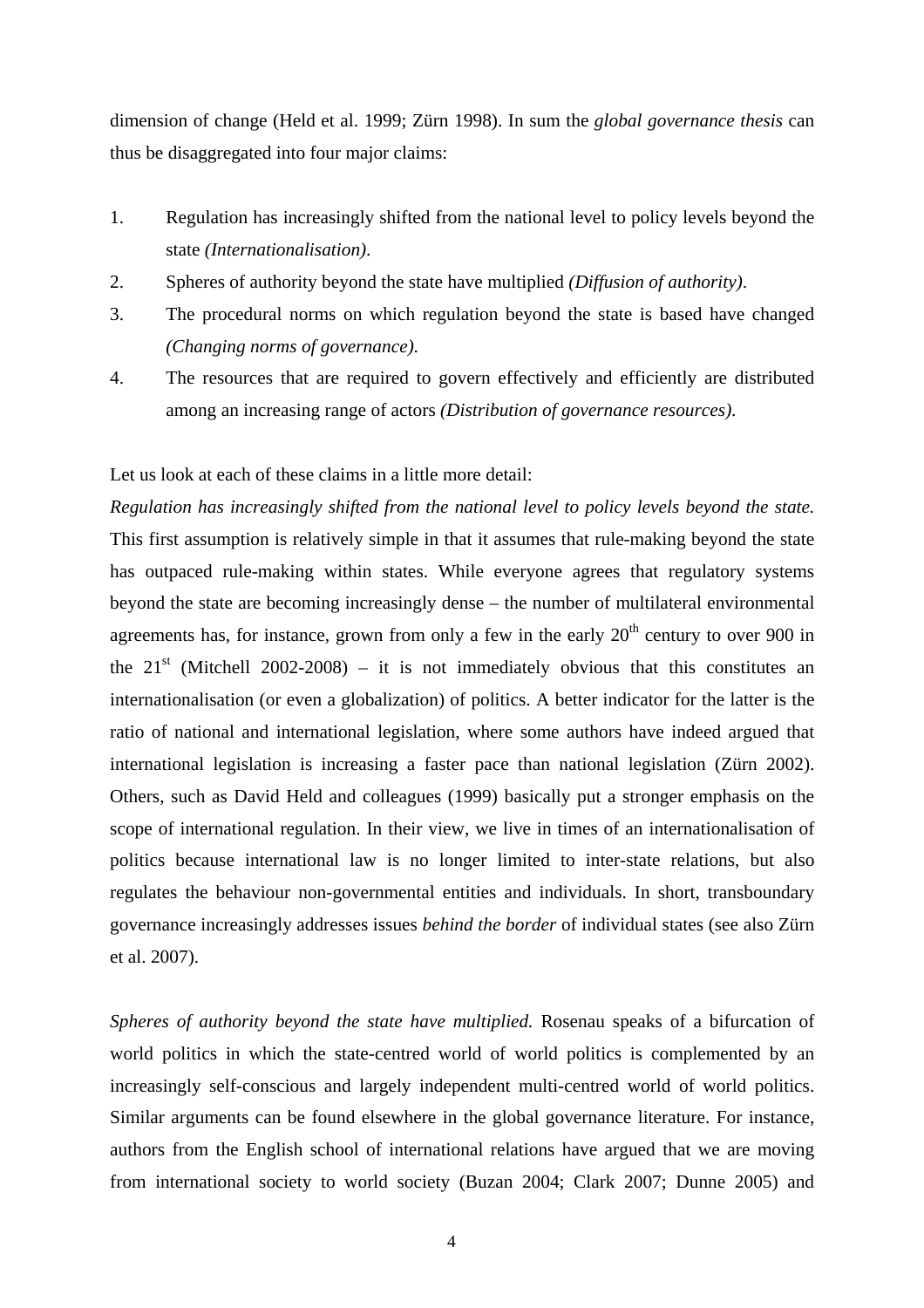legalization scholars point to parallel developments in the realms international and transnational politics (Zangl and Zürn 2004a). Taken together, these claims can be summarized in the statement that world politics is (increasingly) more than just intergovernmental politics and that spheres of authority beyond the state have multiplied. This idea is captured in Rosenau's (1995: 16) statement that,

Global governance is the sum of myriad—literally millions of—control mechanisms driven by different histories, goals, structures, and processes. (…) In terms of governance, the world is too disaggregated for grand logics that postulate a measure of global coherence.

What would be a good indicator for this diffusion of authority? If we conceive of intergovernmental regulation as the Westphalian mode of governance, then the relative weight of intergovernmental regulation vis-à-vis alternative forms of regulation beyond the state would be a relatively simple measure. Among those alternative forms, supranational governance, transgovernmental governance and transnational governance are the most common categories (cf. Dingwerth and Pattberg 2009; see also Figure 1). $^2$  The question thus is: If we compare world politics in the 1970s and the 1990s, can we observe an increase in the relative weight of the supranational, transgovernmental and pillars of world politics?



*Figure 1: The four pillars of world politics.* 

<sup>2</sup> Supranational governance is distinct from intergovernmental governance in that states can be bound by a decision even without their consent – that is, either by the decisions of a qualified majority of states or by an independent political or judiciary body 'above' the states (Hawkins et al. 2006; Tallberg 2002). Transgovernmental governance is rule-based transboundary coordination among governmental entities that act relatively independently from their central governments – e.g. the coordination of central banks in the socalled Basel Accords on banking regulation (Keohane and Nye 1974; Slaughter 2004). Transnational governance is rule-based transboundary coordination among private actors, including non-governmental organizations, business corporations and a host of other non-state entities (Cutler, Haufler and Porter 1999; Hall and Biersteker 2002; Pattberg 2007).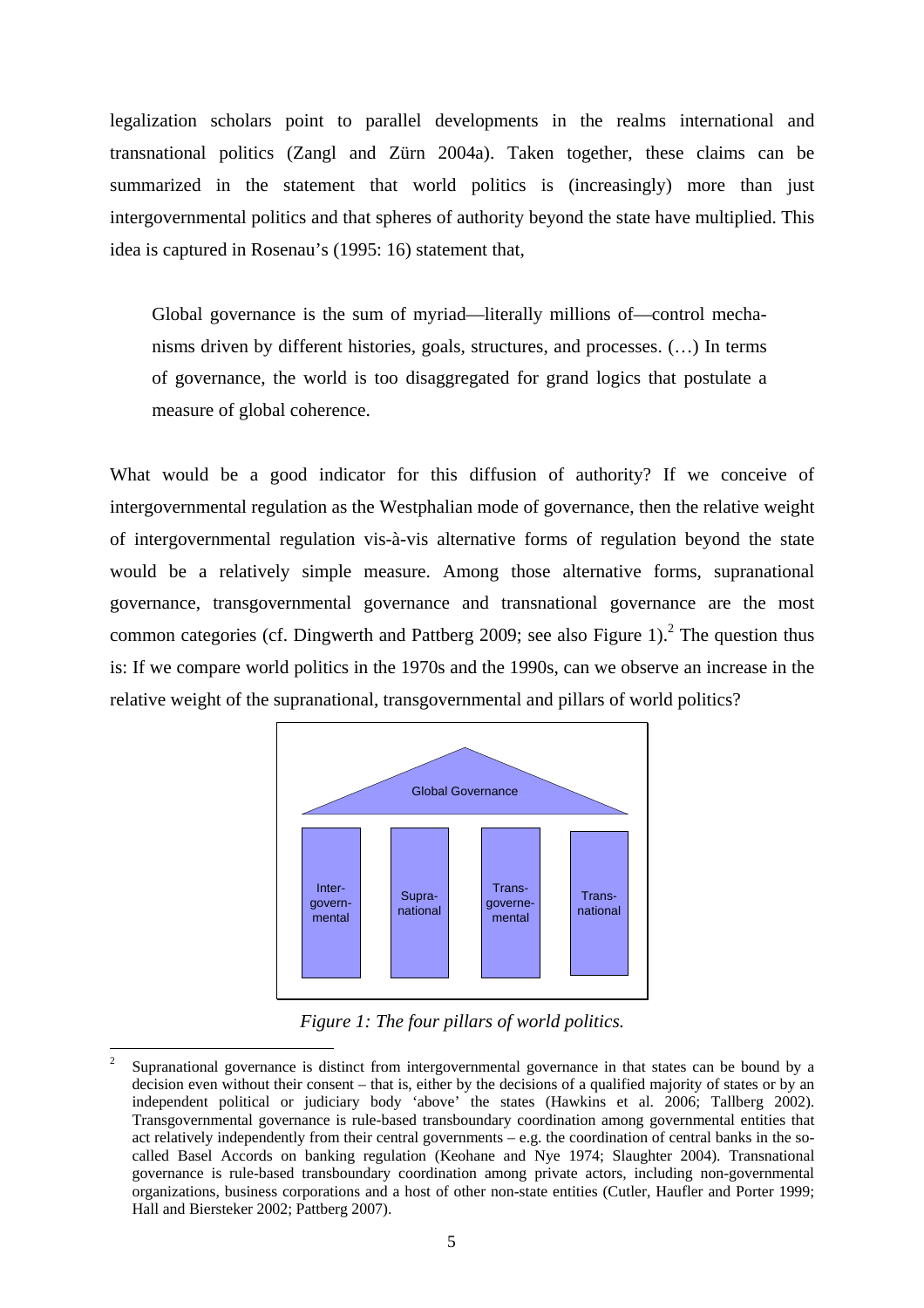*The procedural norms on which regulation beyond the state is based have changed.* A third claim of the global governance literature is that the 'governance norm' has changed from a Westphalian to a post-Westphalian conception of legitimate rule-making. While the old norm stipulated that rules beyond the states are legitimate as long as states had voluntarily consented to them, the new norm expands both the range of legitimate rule-makers and the range of procedural standards that need to be met to qualify a rule as legitimate. In sum, the new norm can tentatively be framed as follows: Rules beyond the state are legitimate to the extent that recognized representatives of affected interests have agreed upon them in a decision-making process that meets reasonable standards of inclusiveness, transparency, accountability and deliberativeness (Dingwerth 2007b). Variants of this statement can be found in the legalisation and constitutionalisation literatures (Zangl and Zürn 2004b), in John Ruggie's (2004) argument that inter-state politics is increasingly embedded in "broader frameworks of sociality" (ibid.: 509), and in writings that identify a move from executive to cosmopolitan multilateralism (Held 2003). Moreover, the new norm is advertised by the normative or programmatic strand of the global governance literature, including the final report of the Commission on Global Governance (1995).

But how can we identify this norm shift in the real world? Surely, the literature about the real world is an indicator, but authors may also be wrong in their evaluations of the norm shift. As a result, it is best to take a closer look at legitimation discourses and trace how standards of appropriateness have changed over time. The fact that many, if not most, international organisations are openly criticized for being exclusive, intransparent and unaccountable points to a significant norm change. And the fact that, in responding to their critics, organisations such as the UN, the WTO or the EU rarely deny the standard, but promise to enhance their inclusiveness, transparency and accountability is further evidence. Yet, as with the other claims, reliable data about the existence, strength and shape of the norm shift across different policy areas is still lacking. In the empirical section of this paper, I use the texts of international conservation agreements as a source to generate such data for the field of conservation governance.

*The resources that are required to govern effectively and efficiently are distributed among an increasing range of actors.* Finally, the claim that world politics is characterized by a plurality of actors is at the heart of most accounts of global governance (cf. Karns and Mingst 2004). In the political realm, actors are actors by virtue of the resources they can control and bring to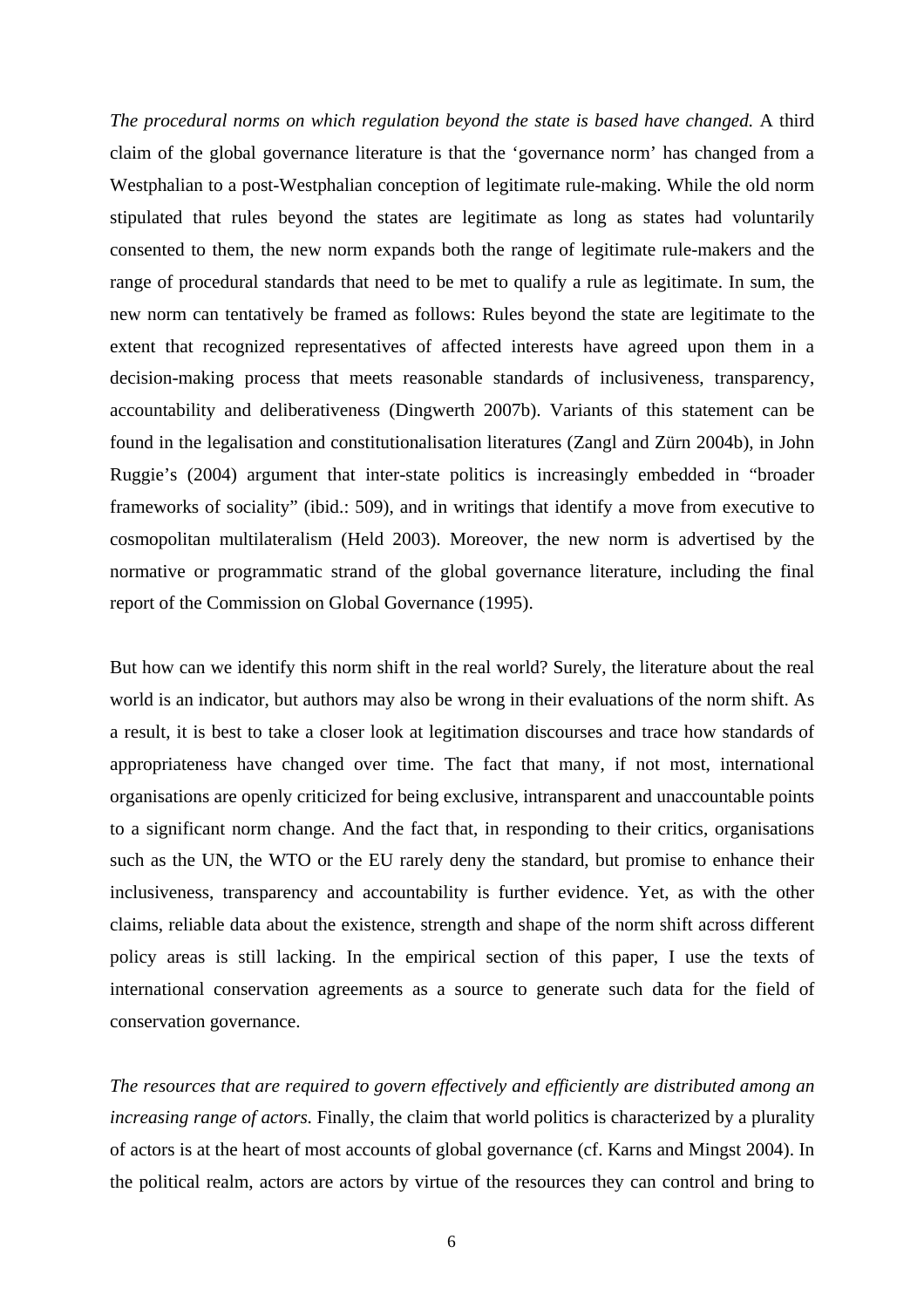the policy process (Dingwerth and Pattberg 2009). As a result, we can translate this fourth claim into the claim that the political, financial, cognitive and moral resources that are required to govern effectively and efficiently are distributed among an increasing range of actors (Nölke 2004). If it is correct that world politics in the 1990s and 2000s is characterized by a greater plurality of actors than previous decades of world politics, then we would need to be able to identify either a greater demand for resources controlled by non-state actors and/or a more even distribution of governance resources among different types of actors.

### **3 Towards Global Conservation Governance? Assessing the Global Governance Thesis**

The main advantage of disaggregating the *global governance thesis* into more concrete claims is to make the general claim that world politics is undergoing profound change empirically testable. In this section, I therefore seek to examine to what extent empirical evidence in one issue area, namely the politics of nature conservation, supports the various claims associated with the *global governance thesis*.

The politics of nature conservation is an interesting case for various reasons. First, it has a relatively long history as an international policy field and is thus particularly suited for the analysis of change. Bilateral treaties on nature conservation were already signed in the first years of the 20<sup>th</sup> century, for instance between Serbia and Romania (1902) or between Serbia and Hungary (1903). Multilateral treaties followed a few decades thereafter with the *Convention relative to the Preservation of Fauna and Flora in their Natural State* (1933) and the *Convention on Nature Protection and Wild Life Preservation in the Western Hemisphere* (1940). Second, the international politics of nature conservation have frequently led the way in the development of innovative norms and instruments of international environmental politics. To some extent, the field may thus be seen as representative of the broader field of environmental politics. And finally, conservation politics is characterised by the co-existence of some areas of decision-making that are less directly influenced by economic and societal globalization – for instance the conservation of the Siberian crane – and of other areas in which economic and societal globalization exerts considerable direct effects – for instance the conservation of the world's forests and biological diversity. It is thus particularly suited for a critical investigation of the rather grand claim that world politics *in general* has gone "from international politics to global governance". In the following, I will thus examine to what extent conservation-related rule-making has moved beyond the state (section 3.1), to what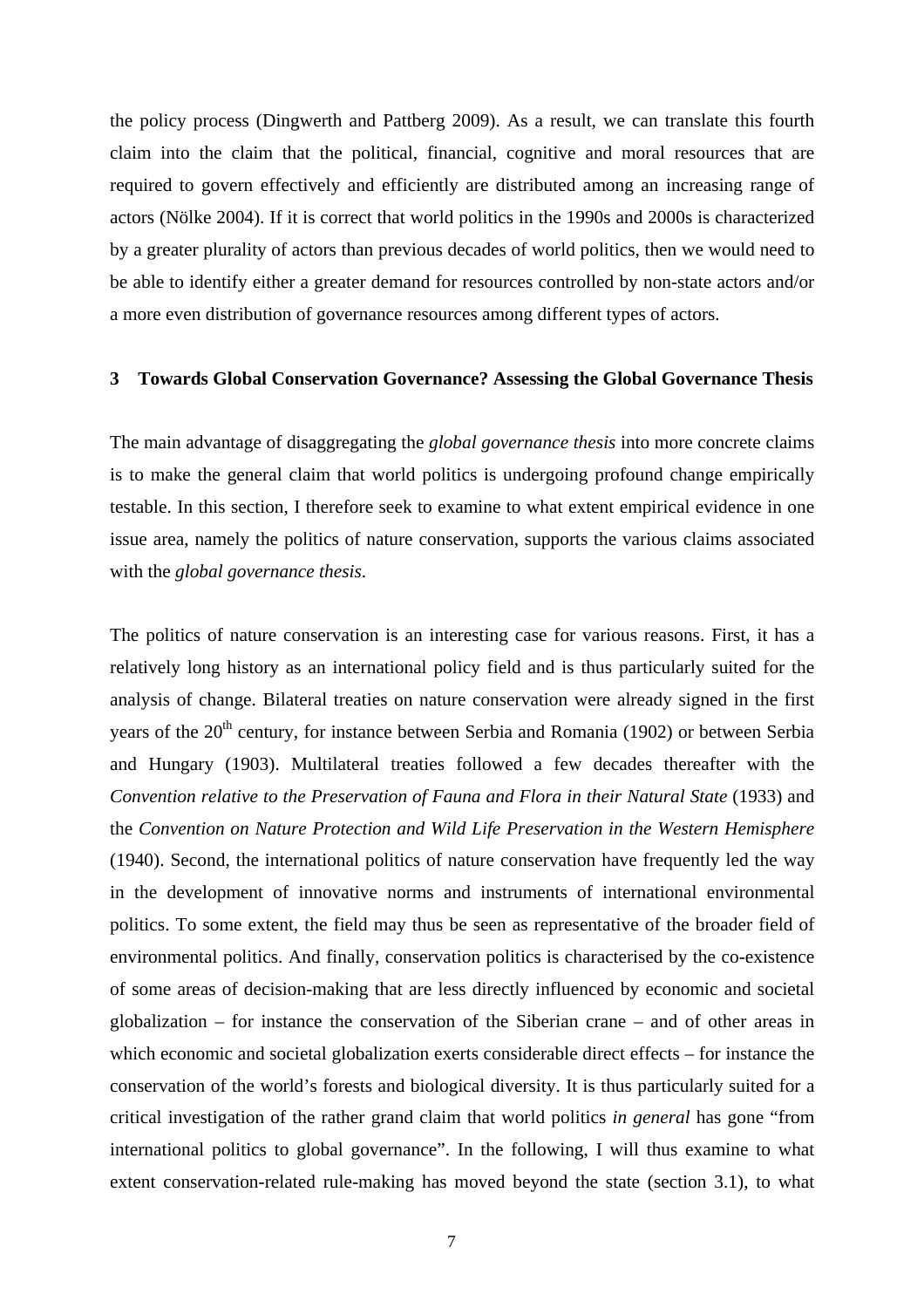extent authority has moved towards alternative forms of governance beyond the state (section 3.2), and to what extent norms of global governance (section 3.3) and the demand and supply of governance resources (section 3.4) have changed in this particular policy field.

## *3.1 Internationalization of Regulation*

1

Looking at the mere ratio of international regulation to national legislation on conservation issues, it is difficult to identify an internationalization of conservation politics. Table 1 presents the results of two searches of the EcoLex database of environmental regulation maintained by the UN Food and Agricultural Organization (FAO), the International Union for the Conservation of Nature (IUCN) and the UN Environment Programme (UNEP). The first search includes the subject areas "wildlife species & ecosystems" and "forests", the second search includes all records that contain the word "conservation". Both searches compare conservation-related legislative activities in the decade from 1976 to 1985 with similar activities between 1996 and 2005.

|                                                             | 1976-1985      | 1996-2005   | <b>Increase factor</b> |
|-------------------------------------------------------------|----------------|-------------|------------------------|
| Subject areas "wildlife species & ecosystems" and "forests" |                |             |                        |
| Multilateral agreements                                     | 24             | 27          | 1.125                  |
| International court decisions                               | $\Omega$       | 8           | <b>NA</b>              |
| National legislation                                        | 12(674)        | 71 (4159)   | 5.916 (6.170)          |
| National court decisions <sup>3</sup>                       | 5              | 42          | 8.4                    |
| Search term "conservation"                                  |                |             |                        |
| Multilateral agreements                                     | 37             | 50          | 1.351                  |
| Community<br>European                                       | 20(32)         | 154 (221)   | 7.700 (6.906)          |
| legislation                                                 |                |             |                        |
| International court decisions                               | $\theta$       | 15          | <b>NA</b>              |
| National legislation                                        | 385 (814)      | 1390 (5378) | 3.610(6.606)           |
| National court decisions <sup>2</sup>                       | $\overline{4}$ | 50          | 12.500                 |

*Table 1: National and international legislation on wildlife conservation and forests.*<sup>4</sup>

<sup>3</sup> The category "national court decisions" only includes decisions by supreme courts; cf. http://www.ecolex.org. 4

Information is based on the EcoLex Database (www.ecolex.org). Multilateral agreements include protocols and amendments. For national and European legislation, the number indicates the number of national laws enacted in the respective period, while the number in brackets indicates the total number of legislative acts, including the categories "miscellaneous" and "regulation".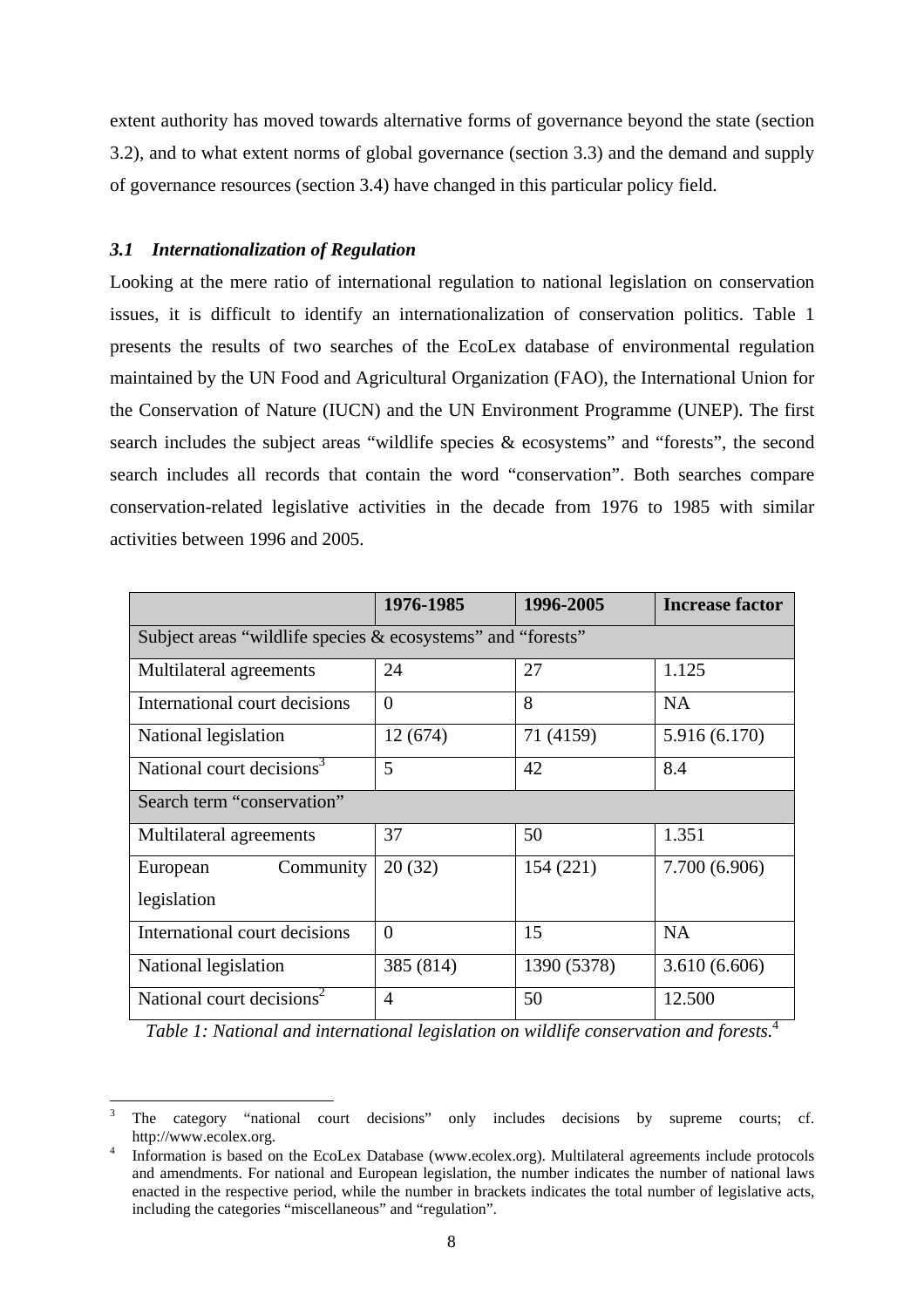As the figures in the right column indicate, the number of multilateral agreements increased rather slowly (factor 1.125 and 1.351) compared to the number of national laws on conservation issues (factor 5.916 and 3.610). The big exception is the steep rise in European Community legislation in the second search – here, the 20 legislative acts from the early decade are followed by 154 acts in the more recent period (factor  $7.7$ ).<sup>5</sup> As a result, one could speak of a Europeanization, but not necessarily of an internationalization of conservation governance.

Besides this observation, the appearance of international court decisions in the 1990s can be read as a second sign of internationalization. For the period from 1976 to 1985, the database does not list any international court cases for both searches. In contrast, between 1996 and 2005, the European Court of Justice, the European Court of Human Rights, the International Court of Environmental Arbitration and Conciliation and the International Tribunal for the Law of the Sea heard a total of 19 cases related on conservation issues, thus indicating a rise in the relevance of international law compared to the earlier decade.<sup>6</sup>

Beyond these exceptions, the numbers however do not lend support to the conclusion that international legislation has outpaced national regulation on conservation issues. Yet the first claim associated with the *global governance thesis* is not necessarily based on mere numbers. Instead, it frequently relates to the substance of regulation. To assess this claim, it is thus necessary to look at the international regulations in more detail and establish to what extent they increasingly address so-called *behind-the-border* (BTB) issues.

|                                            | 1976-1985 | 1996-2005 |
|--------------------------------------------|-----------|-----------|
| <b>No direct BTB implications</b>          | 14        | 21        |
| <b>Weak direct BTB implications</b>        | 5         | 2         |
| <b>BTB</b><br><b>Significant</b><br>direct |           |           |
| implications                               |           |           |
| Not applicable                             | 3         |           |
| <b>Total</b>                               | 23        | 24        |

*Table 2: Scope of conservation-related multilateral environmental agreements.* 

<sup>5</sup> The first search did not produce any results for European Community legislation.

<sup>6</sup> Four international court cases appear in both search results.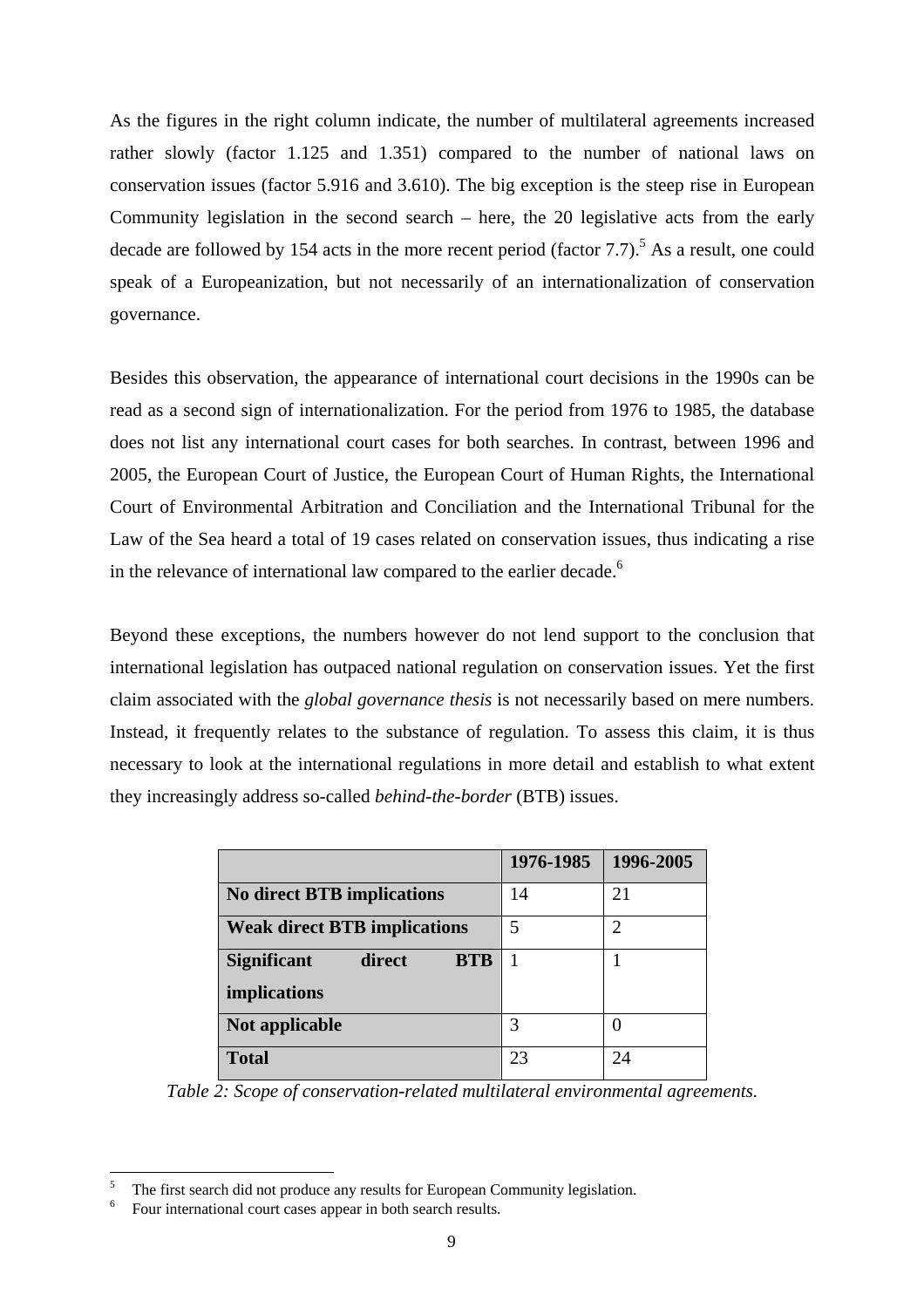The analysis of the texts of 47 of the 51 multilateral agreements on "wildlife species and ecosystems" and "forests" listed in Table 1 (see Annex 1 for the names of the agreements) however does not support this modified internationalisation claim either (see Table 2).<sup>7</sup> At least in conservation politics, international regulation has not moved beyond the border of individual states. In the early decade, 14 of 23 agreements addressed strictly inter-state relations, while only one – the International Convention for the Protection of New Varieties of Plants as amended in 1978 – had significant direct effects on individuals in signatory states. Five other conservation agreements were coded as having a weak behind-the-border dimension since they prohibited activities that were of interest to only a very small share of the population, for instance the hunting or catch of particular types of animals. In the second period, the numbers are similar. Almost all agreements more or less exclusively address the activities of governments, and only one – the International Treaty on Plant Genetic Resources for Food and Agriculture (2001) – has significant direct effects behind the borders in as much as it determines the scope of farmers' rights in relation to genetic resources and new plant varieties.

In sum, the first claim of the *global governance thesis* is thus problematic when applied to the issue area of conservation politics. It may hold if we adopt a weaker reading of the internationalization thesis – for instance as the notion that international rule-making is no longer limited to codifying existing national practices, but has become an important driving force of national legislation, or as the idea that international rule-making complements rather than replaces domestic legislation.<sup>8</sup> The data indicated in this section however preclude a stronger reading of the internationalization thesis.

## *3.2 Diffusion of Authority*

1

To assess the second claim of the *global governance thesis* I will, in the following subsection, examine to what extent conservation-related rule-making has shifted from the

<sup>7</sup> The Third ACP-EEC Convention (1984), the Treaty for the Establishment of the Eastern African Community (1999) and the Constitutive Act of the African Union (2000) were excluded from the analysis because conservation was not a primary concern of the agreements. The Agreement between the Government of Republic of Kazakhstan, Government of Kyrgyz Republic and Government of Republic of Uzbekistan on cooperation in the sphere of biological diversity conservation of West Tien Shan (1998) was excluded because the original text of the agreement was not available for the purpose of this study.

Beyond such a weaker reading, internationalization may also have become a reality for some (the rule-*takers*  in international policy-making) rather than for others (the rule-*makers* in international policy-making). A more detailed study of the internationalization of conservation governance would thus most likely lead to a more heterogeneous picture in which internationalization is a reality for some, but not necessarily for all, societies.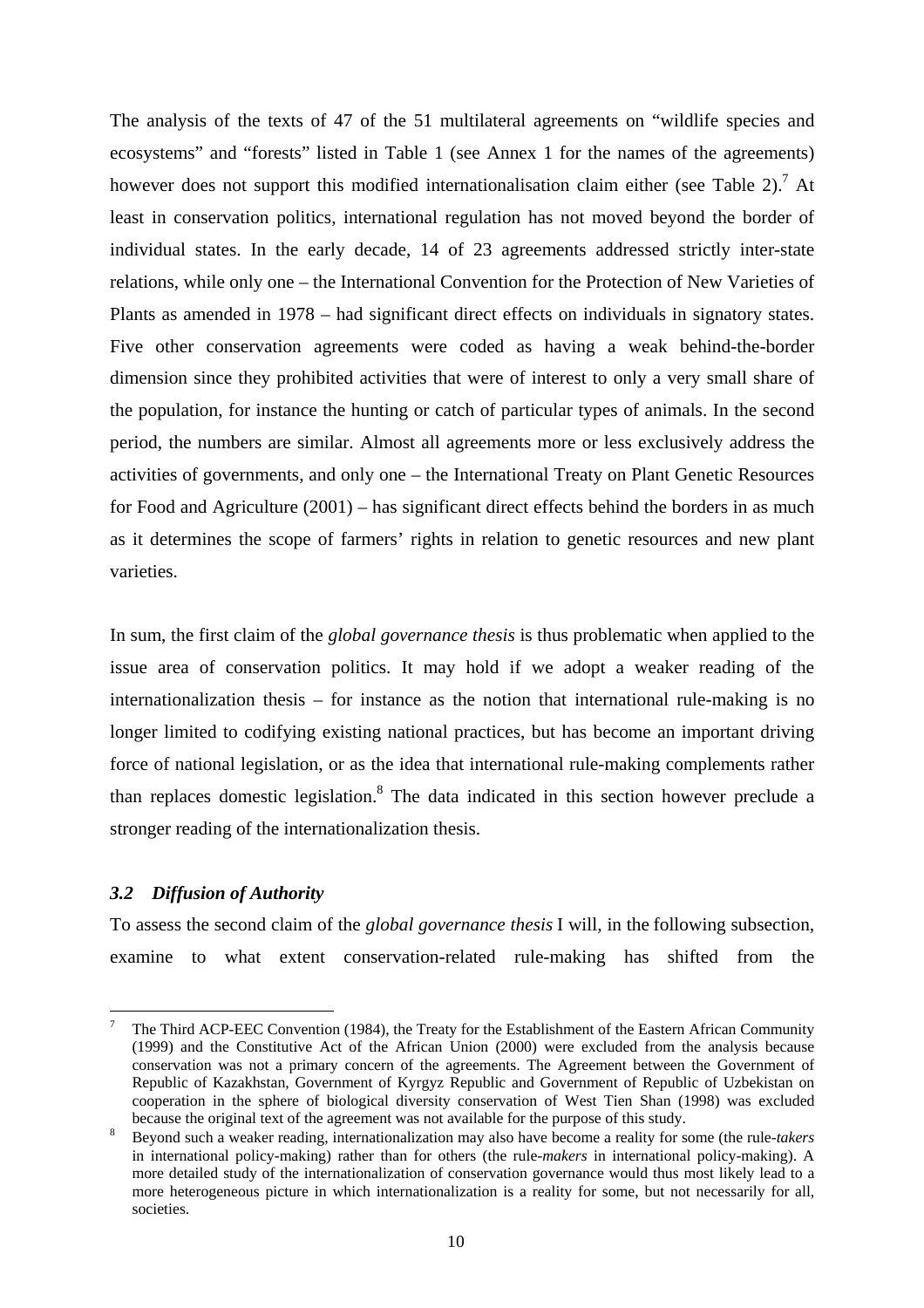intergovernmental pillar to the supranational (section 3.2.1), transgovernmental (section 3.2.2) and transnational (section 3.2.3) pillars of world politics.

## *3.2.1 Supranational Conservation Governance*

To establish the extent to which authority has been delegated to supranational bodies, it is worth to have a further look at the 47 multilateral agreements identified in the top half of Table 1. As Table 3 indicates, the largest group of agreements in both time periods are strictly intergovernmental. In other words, they neither create new decision-making bodies that can issue binding regulations independently of the consent of each individual state party, nor do they allow for majority voting. The number of agreements with supranational elements – that is, with provisions for majority voting or for compulsory arbitration tribunals – increased only minimally from three in the first decade to five in the second decade.

If we count the agreements with secretariats as intergovernmental – which they formally are and which also seems factually correct given their limited competencies – then 17 of 23 and 18 of 24 agreements are intergovernmental in the first and second period, respectively. This finding also resonates with the experience from the politics of forest conservation where the major international processes remain firmly intergovernmental.

|                                         | 1976-1985 | 1996-2005 |
|-----------------------------------------|-----------|-----------|
| <b>Strictly intergovernmental</b>       | 13        | 10        |
| <b>Intergovernmental</b><br>with        |           | 8         |
| <b>Secretariat</b>                      |           |           |
| <b>Including supranational elements</b> | 3         | 5         |
| Not applicable                          | 3         |           |
| <b>Total</b>                            | 23        | 24        |

*Table 3: Forms of international conservation governance.*

In addition to international conservation agreements, the international court cases mentioned in the previous section can serve as a further indicator for supranationalisation. Here, the involvement of the European Court of Justice (ECJ) in four of the eight cases identified in the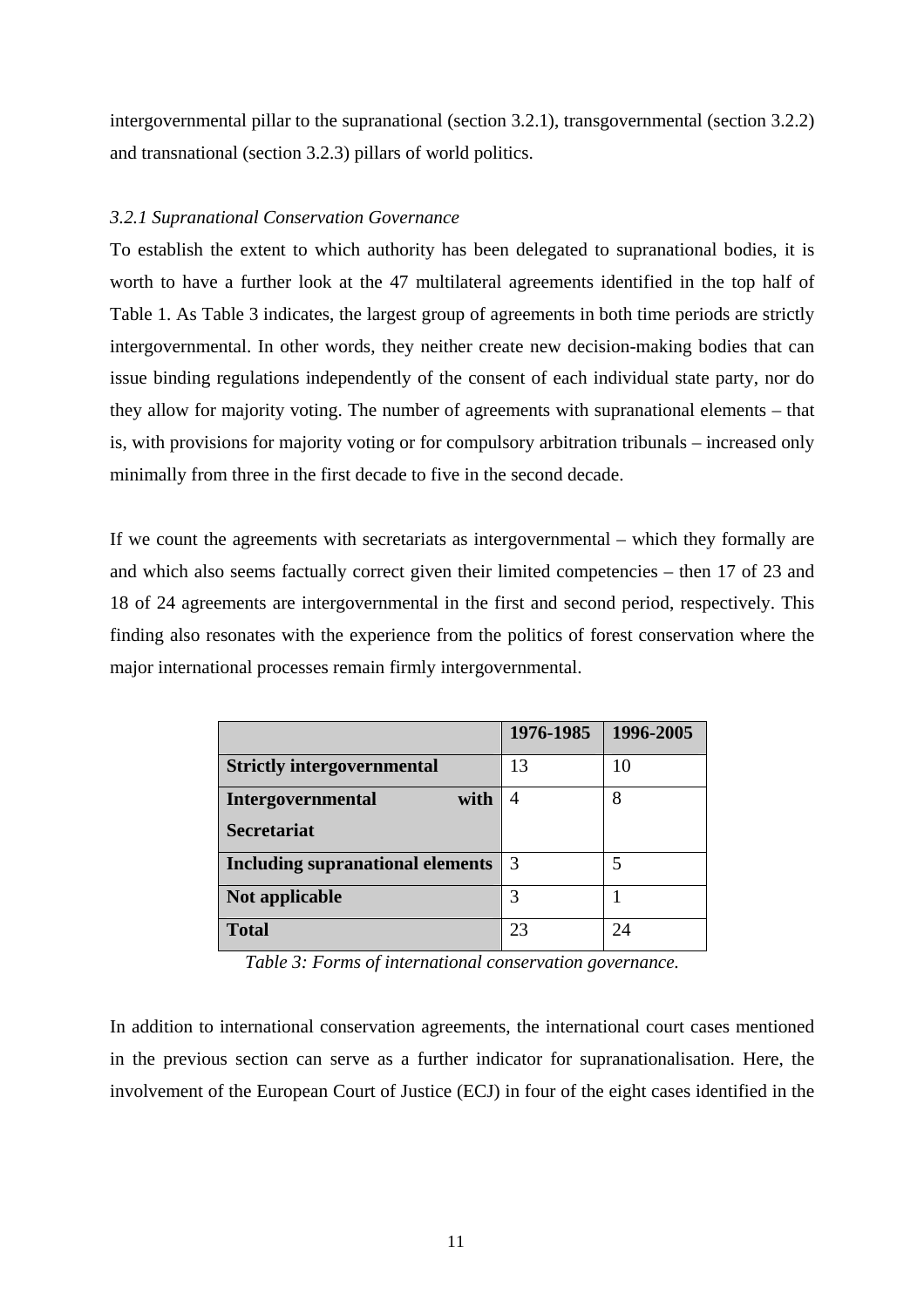thematic search again illustrates that supranational conservation governance is mainly restricted to the European Communities:<sup>9</sup>

- In *Commission of the European Communities v. Republic of Finland* (2005), the ECJ ruled that the government of Finland had failed to comply with its duties under an EC Directive on the conservation of wild birds when it had allowed the spring hunting of various species of birds.
- In *Commission of the European Communities v. Ireland* (2002), the Court held that Ireland was in breach of its international obligations when it failed to prevent the deterioration of natural habitats for species protected by international and European conservation law.
- In *Criminal Proceedings against Xavier Tridon* (2001), the Court ruled that the French government was allowed to prohibit all commercial uses of captive-born and bred specimens protected by international conservation law and that such legislation did not constitute a barrier to trade.
- In *Criminal Proceedings v. Jan Nilsson* (2003), the ECJ specified the European regulations to implement the Convention on International Trade in Endangered Species (CITES), in particular in relation to the concepts of "acquired" and "worked" specimen.

The comparison with the other four international court cases further illustrates the relatively low level of supranationalisation beyond the European Union. Thus, in none of the four cases, an international court issued a binding ruling on a conservation-related aspect of the behaviour of a particular state or state agency. Instead, one case dealt with the right to a fair trial, a second ruling focused on the admissibility rather than the merits of a case and the third and fourth case are limited to consultative opinions:

• In *Case of Kyrtatos v. Greece* (2003), the European Court of Human Rights ruled that Greece had infringed upon the complainant's right to a fair trial when it failed to implement the ruling of the Supreme Administrative Courts that declared construction works in a swamp nearby the complainant's home illegal. The Court however ruled that the environmental damage caused by the construction did not infringe upon the complainant's right to respect for his private and family life protected under Article 8 of the Convention for the Protection of Human Rights and Fundamental Freedoms.

<sup>&</sup>lt;u>.</u> The following descriptions are based on the abstracts provided by the EcoLex database; cf. http://www.ecolex.org.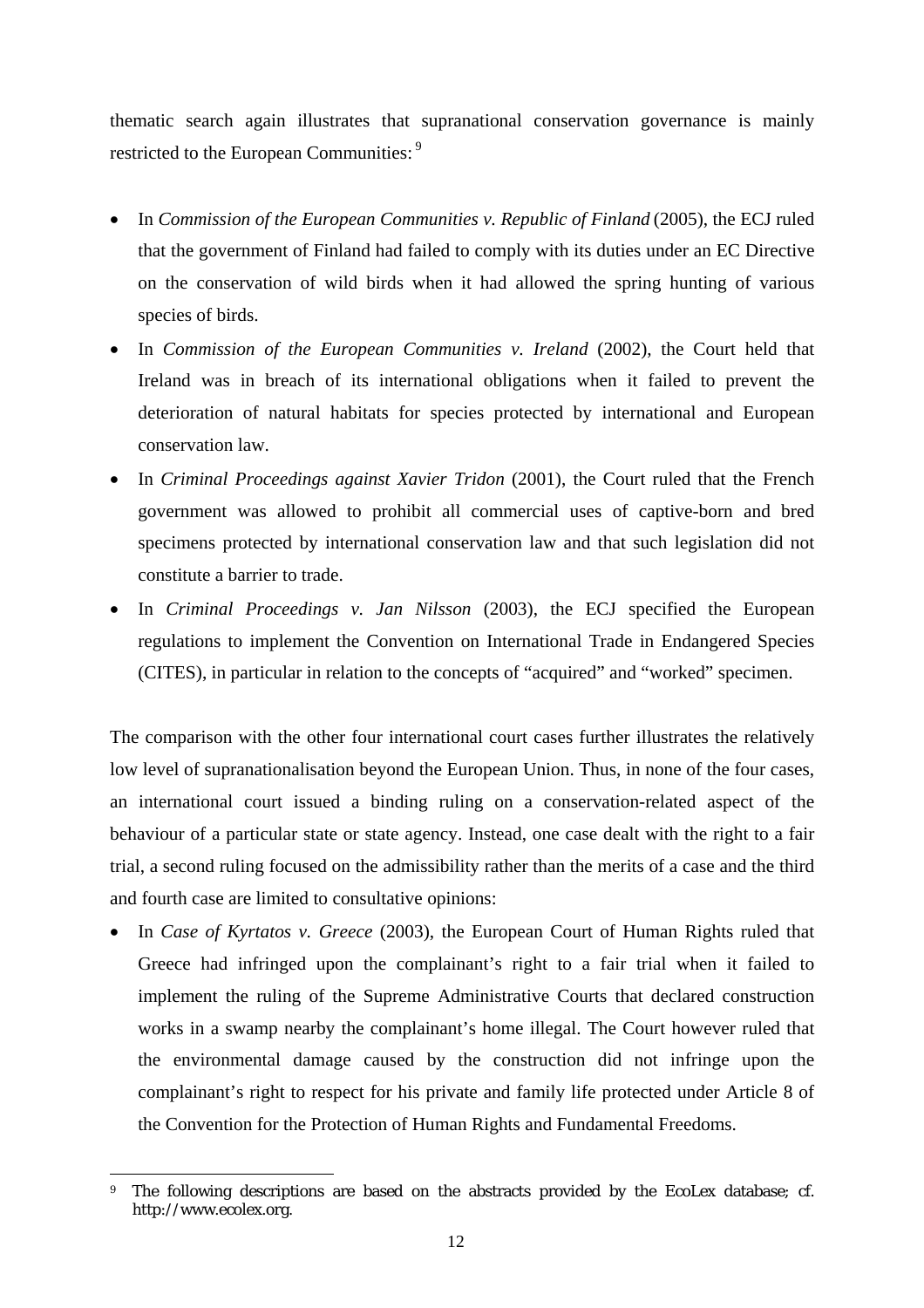- In the *Southern Bluefin Tuna cases (New Zealand v. Japan; Australia v. Japan)* (1999), the International Tribunal for the Law of the Sea ordered that Australia, Japan and New Zealand take provisional measures and avoid any activities that might further aggravate the dispute among the parties over the protection of southern bluefin tuna. Moreover, the Tribunal asked the parties to resume negotiations with a view to reaching a mutual agreement on their activities related to the protection of southern bluefin tuna.
- In *Consultative Opinion on the Compatibility between Certain Provisions of the Convention on Biological Diversity and the Agreement on Trade Related Aspects of Intellectual Property Rights as to the Protection of Traditional Knowledge* (2003), the International Court of Environmental Arbitration and Conciliation examined whether there existed inherent contradictions between the obligations of the Convention on Biological Diversity (CBD) and the Agreement on Trade-Related Aspects of Intellectual Property (TRIPS). It argued that there were no such contradictions since both agreements served different purposes, but that efforts should be made to design national patent legislation in a way that gives full effect to the principle of equitable benefit sharing inscribed in the CBD.
- In *Protection of the Meridian Frog (Hyla Meridionalis)* (2000), the International Court of Environmental Arbitration and Conciliation argued in its consultative opinion that the intention to fill a local dam in the Basque region of Spain would contravene the state's obligations under national and international conservation law since the dam area was the only remaining habitat of the meridian frog that was listed in Appendix II of the Convention of the Conservation of European Wildlife and Natural Habitats as a strictly protected species.

In conclusion, the European experience cannot be generalised. In contrast, the supranationalisation of conservation politics has advanced only minimally since the 1970s and 1980s. Yet, the claim of the global governance literature is not only that authority has shifted upwards, but also that it has shifted 'sideways' to transgovernmental and transnational forms of governance. So what about these?

## *3.2.2 Transgovernmental Conservation Governance*

Since it often operates in informal networks and since publicity is not usually among its primary goals, *transgovernmental governance* is difficult to identify. Moreover, the classical contributions to the literature on transgovernmental cooperation have relatively little to say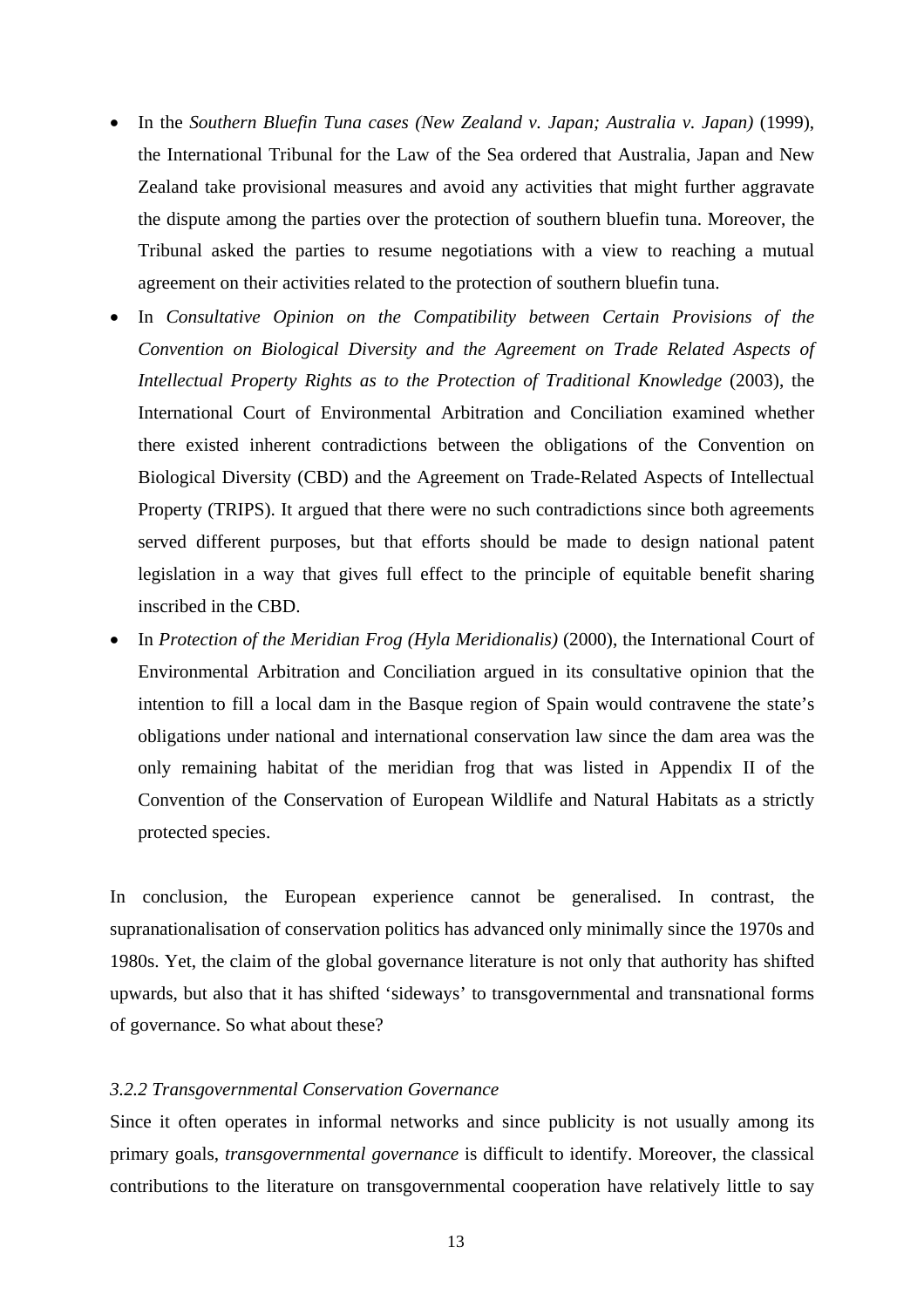about cooperation in the field of the environment (cf. Keohane and Nye 1974; Slaughter 2004), while the literature on global environmental governance is relatively silent on transgovernmental cooperation. Finally, existing discussions of transgovernmental environmental arrangements primarily focus on the governance of transboundary water courses such as the Great Lakes (Klinke 2006) or on projects such as the International Partnership for Pollution Prevention (IP3) between the US Environmental Protection Agency (EPA) and its counterpart in the Brazilian state of Sao Paolo (Garcia Johnson 2001). In contrast, analyses of conservation-related transgovernmental networks are rare. This may indicate the absence of transgovernmental conservation governance, but it hardly suffices to demonstrate it. A closer look at the three major transgovernmental environmental institutions and their activities in the field of nature conservation may thus be helpful:

- Founded by the Dutch and US environmental agencies in 1989, the *International Network for Environmental Compliance and Enforcement* (INECE) seeks to promote the awareness and capacities of public agencies in relation to the compliance with and enforcement of environmental regulations. Among its nine thematic areas, two have a direct link to conservation, namely wildlife and illegal logging. In both areas, transboundary cooperation of national agencies, including police and attorney, is substantial and dates back to the early 1990s. The INECE has developed Principles of Environmental Enforcement and offers training courses for putting these principles into practice. Moreover, it supports various activities intended to link enforcement practitioners from different countries and combat environmental crimes more effectively.<sup>10</sup>
- Also founded in 1989, the *Global Legislators Organisation for a Balanced Environment* (GLOBE) is a transnational organization of parliamentarians that fits Anne Marie Slaughter's (2004) broader notion of a transgovernmental network as transboundary cooperative arrangements of members of the executive, legislative and judiciary branches of national government. The main activity of GLOBE is to facilitate dialogue among parliamentarians of various countries. In doing so, the organisation focuses on a limited range of thematic areas. Currently these are the G8+5 Climate Change Dialogue, the G8 Illegal Logging Dialogue, and the Millennium Ecosystem Dialogue. The latter two are directly linked to conservation issues in as much as they relate to forest conservation and ecosystem maintenance, respectively.  $\frac{11}{11}$  Yet both dialogues are relatively new and are primarily geared towards the preparation of new international instruments so that the

<sup>10</sup> See http://www.inece.org (last accessed 20 May 2008) for further details.

<sup>11</sup> See http://www.globeinternational.org (last accessed 20 May 2008) for further details.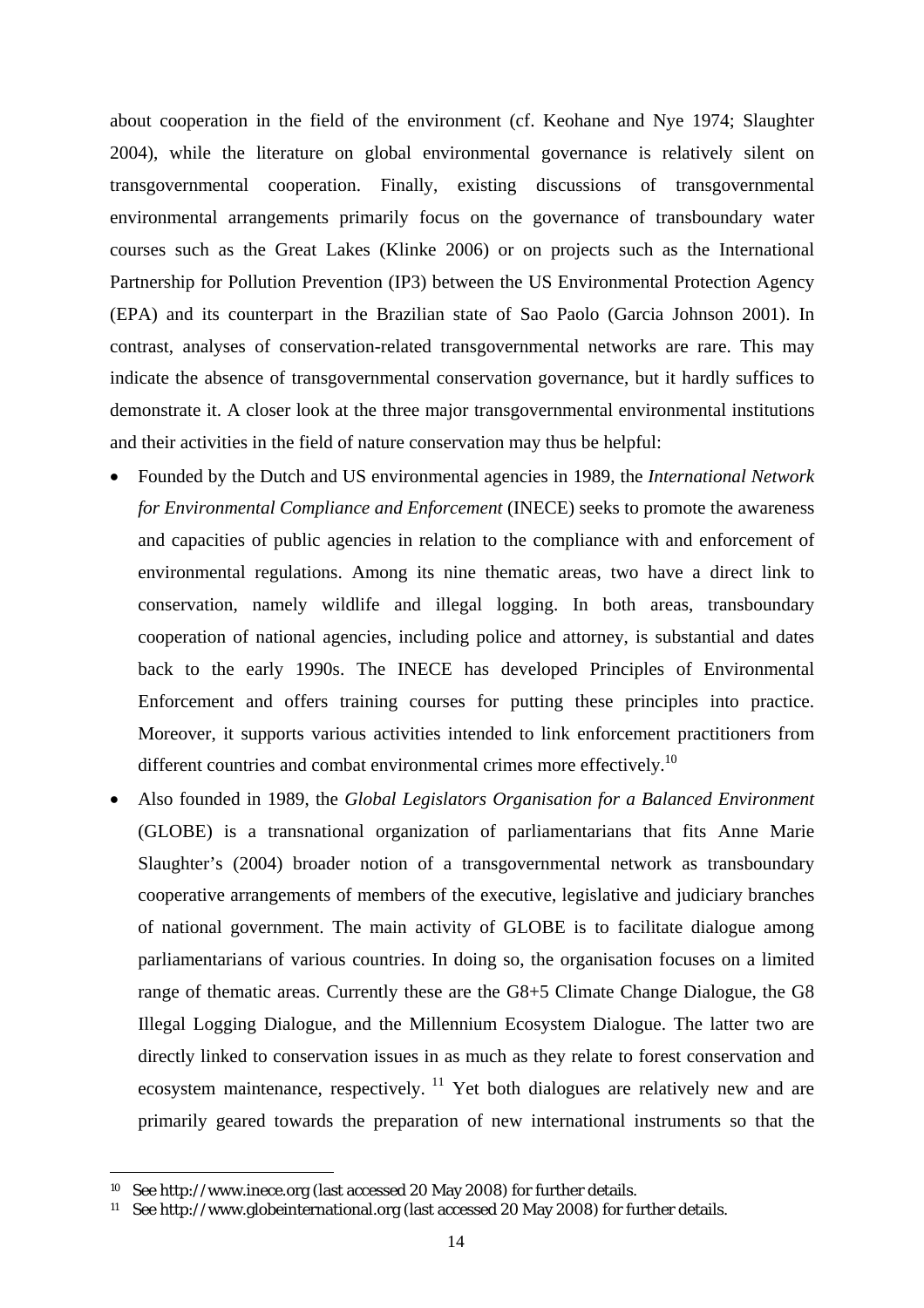overall contribution of GLOBE to an *independent* transgovernmental pillar of global conservation governance is likely to be limited.

• Finally, the *International Council of Local Environmental Initiatives* (ICLEI) is an association of local and regional government organizations committed to sustainable development. Founded in 1990, it currently runs transboundary programmes on issues such as sustainable cities, climate change and water. A biodiversity initiative was only added in 2006. It now prepares "an ICLEI Biodiversity Program which will provide a framework for ICLEI members to integrate biodiversity conservation into planning, policy and decision making" (ICLEI 2008). As a part of the initiative, the organisation has, together with the UN Environment Programme and UN-HABITAT, developed a series of case studies to identify best practices in the area of local and regional biodiversity conservation. Moreover, ICLEI has set up a Local Action for Biodiversity programme in which 20 cities seek to cooperate and develop better knowledge and practices in relation to local biodiversity management. Finally, ICLEI participates in the network Countdown 2010, the members of which seek to contribute, through advocacy and other activities, to the target of the World Summit on Sustainable Development to "achieve by 2010 a significant reduction in the current rate of loss of biological diversity". Overall, conservation-related activities have thus remained a side-issue of the activities of ICLEI for the first fifteen years and have only recently began to gain prominence. The relative neglect of conservation politics is for instance documented by the fact that, with a single exception, the terms "nature" and "conservation" virtually never appear in the various biennial and triennial reports of ICLEI (cf. ICLEI 1993, 1995, 1997, 1999, 2003).<sup>12</sup>

In sum, like the supranational pillar, the transgovernmental pillar of global conservation governance seems to have become only gradually thicker in the 1990s and 2000s. Transboundary cooperation of enforcement agencies has certainly become more regular. And a few more recent initiatives of parliamentarians and local governments and environmental agencies also hint at an increasing relevance of transgovernmental cooperation on conservation-related issues. Compared to national and intergovernmental regulation, the "third pillar" of global conservation governance however remains relatively thin.

<sup>1</sup> <sup>12</sup> The exception is the mentioning of the "Nature Cities" network in the 1996-1997 biennial report: "Begun in 1996, this is a network of European local governments engaged in nature conservation and species protection that have, while undertaking related initiatives, created employment within these areas. The project focuses on the exchange of information and experiences among participants" (ICLEI 1997: 41-42). Yet no further information on the network is provided in other publications of the organisation.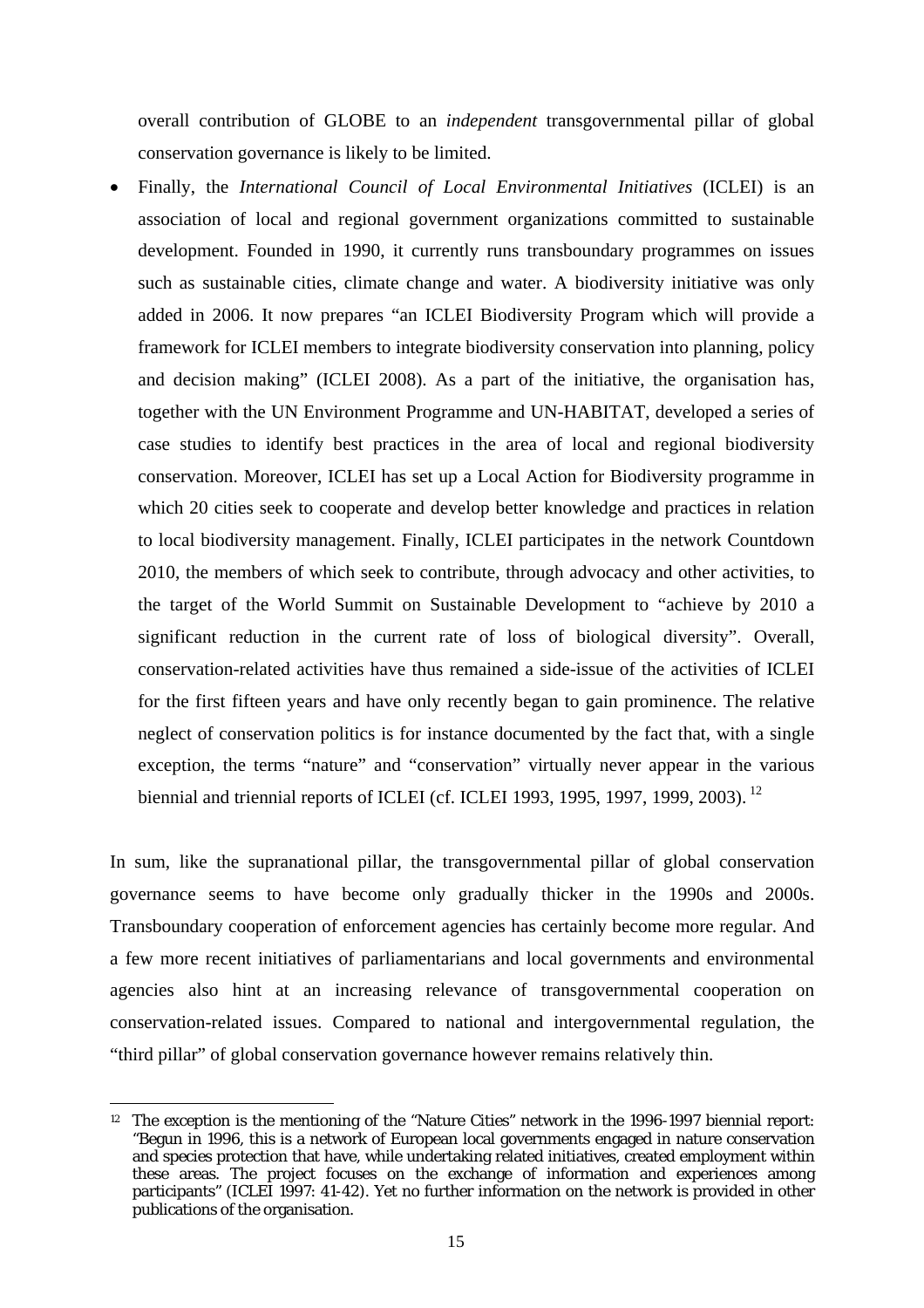#### *3.2.3 Transnational Conservation Governance*

In comparison to supranational and transgovernmental forms of governance, transnational conservation governance is fairly widespread. In the area of forest conservation, the Forest Stewardship Council (FSC), the Sustainable Forestry Initiative (SFI), the Programme for the Endorsement of Forest Certification schemes (PEFC) and a number of other organisations have established transboundary certification schemes in which governmental actors are not or only marginally involved. Similar initiatives can be found in marine conservation where the Marine Stewardship Council (MSC) and the Marine Aquarium Council (MAC) have partially copied the models from the forest sector. Although the impacts of these transnational governance schemes have yet to be determined with greater precision, the general understanding in the literature is that the certification schemes constitute an increasingly solid and relevant transnational pillar of global environmental governance (cf. Cashore, Auld and Newsom 2004, Dingwerth 2007a, Gulbrandsen 2004, Pattberg 2007).

At the same time, transnational conservation governance is hardly a novelty. In contrast, the activities of the World Conservation Union (IUCN) have ensured that the transnational pillar of global conservation governance has been relevant for at least a few decades. Founded in 1948 and having remained a somewhat rare hybrid between a non-governmental advocacy organization and a functional international organization, the IUCN has defined the field of nature conservation politics more than any other organization (cf. Holdgate 1999). Through its Environmental Law Programme, its Commission on Environmental Law and, since 2003, its Academy on Environmental Law, it has been able to shape key concepts and ideas of conservation politics. Through administering the World Commission on Protected Areas (WCPA), through its offices in over 60 countries, and through numerous programmes and projects, it has shaped the practice of conservation politics around the world. As a result, the IUCN has been a key player in global conservation governance long before it established cooperative arrangements with transnational corporations (e.g. Shell Ltd.) and business associations (e.g. the International Council on Mining and Metals) – a move that scholars of global governance would classify as characteristic of the "NGO-industrial complex" (Gereffi, Garcia-Johnson and Sasser 2001) or the "new transnationalism" (Dingwerth 2007a) that is often seen as distinguishing the new world of global governance from the old world of international politics.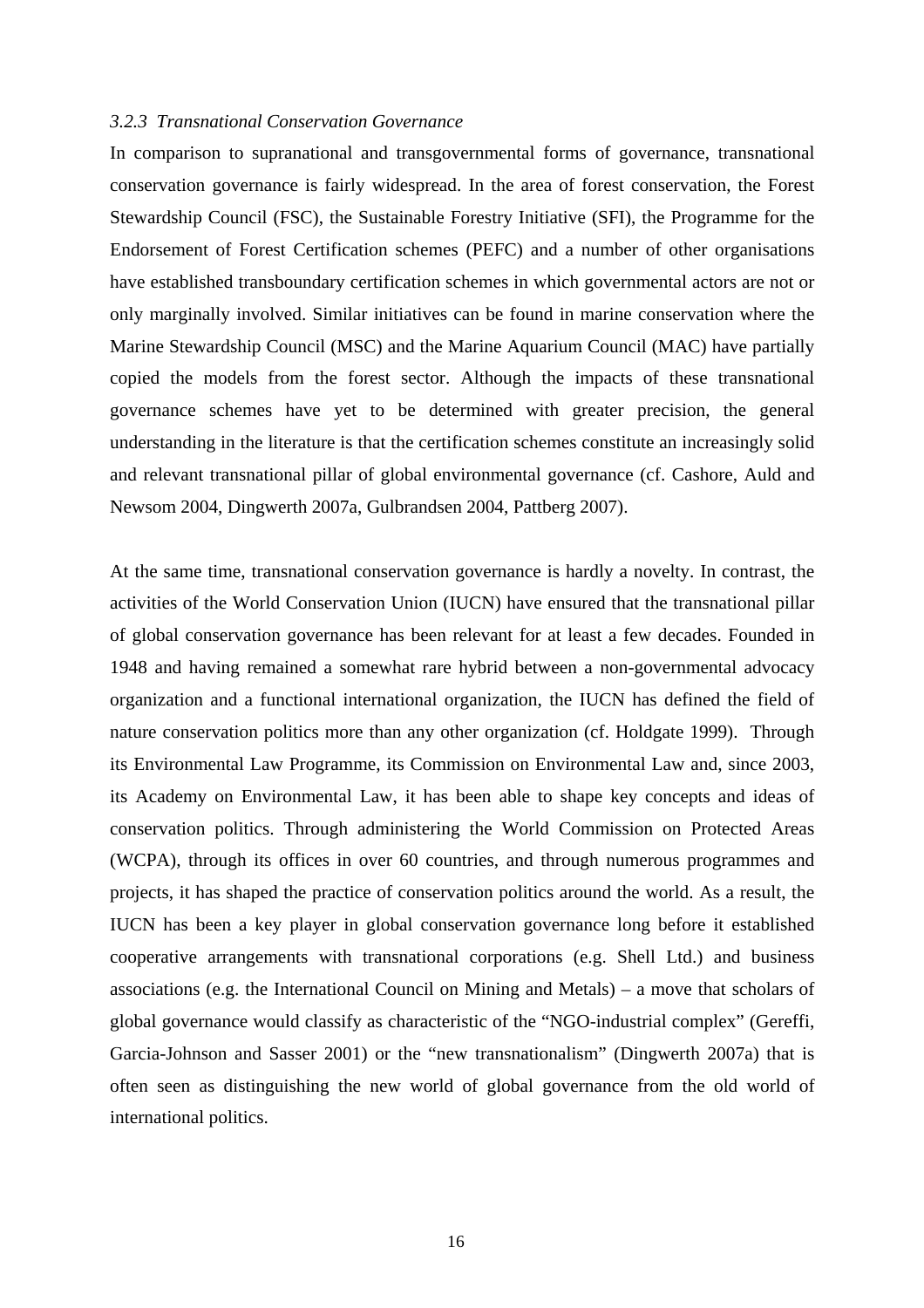In sum, a closer look at the field of conservation politics suggests that the second claim of the *global governance thesis* needs to be qualified, as well. While the previous section illustrated that the internationalization of conservation-related regulation is mostly limited to the context of European integration, this section reveals that there is only a gradual shift from intergovernmental governance to other forms of governance beyond the state. More precisely, the levels of supranational and transgovernmental governance have remained relatively low, while the strength of the transnational pillar of conservation governance is not entirely new.

### *3.3 Changing Norms of Global Governance?*

The third claim associated with the *global governance thesis* is that the meta-norms of global governance have changed. While the old norm exclusively recognised states as legitimate rule-makers, the new norm acknowledges that non-state actors may also create – or partake in the creation of – legitimate rules. Moreover, compliance with procedural norms of transparency, accountability and deliberativeness is said to have become more central to legitimate rules to their target audiences (Beisheim and Dingwerth 2008; Dingwerth 2007b).

The evidence from conservation politics confirms the first part of this claim. Thus, a further examination of the texts of international conservation agreements reveals that provisions for the participation of non-state actors are more frequent between 1996 and 2005 than between 1976 and 1985. In the earlier decade, only five of out twenty-three agreements recognised non-state actors as legitimate participants in international conservation governance. In the later decade, the ratio is reversed. Here, only six out of twenty-four agreements do *not* include recognition of non-state actors and their right to participate in negotiations (Table 4).

|                             | 1976-1985 | 1996-2005 |
|-----------------------------|-----------|-----------|
| <b>Not mentioned</b>        | 18        |           |
| <b>General recognition</b>  | 2         |           |
| <b>Specific recognition</b> | 3         | 12        |
| <b>Total</b>                | 23        | 7Δ        |

*Table 4: Participatory norms in international conservation governance.*

Moreover, the language of the participatory provisions also changes over time. The following excerpt from Article VII, paragraph 9 of the *Convention on the Conservation of Migratory Species of Wild Animals* (1979) may be deemed representative of earlier participatory provisions: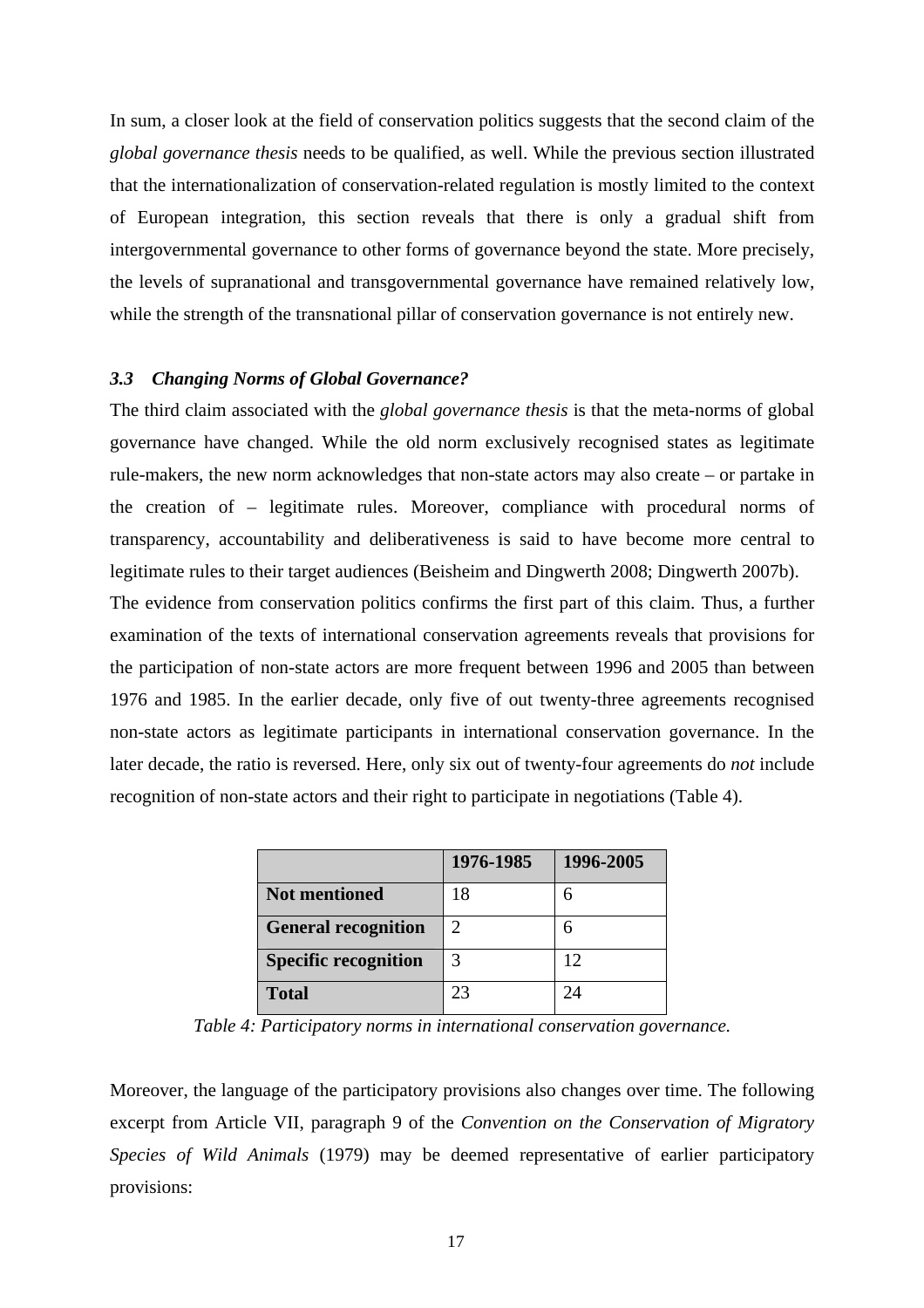Any agency or body technically qualified in protection, conservation and management of migratory species, in the following categories, which has informed the Secretariat of its desire to be represented at meetings of the Conference of the Parties by observers, shall be admitted unless at least one-third of the Parties present object: a) international agencies or bodies, either governmental or non-governmental, and national governmental agencies and bodies; and b) national non-governmental agencies or bodies which have been approved for this purpose by the State in which they are located. Once admitted, these observers shall have the right to participate but not to vote.

While similar provisions are also found in later international legal instruments (cf. Raustiala 1997), a number of conservation treaties from 1996 to 2005 include more far-reaching provisions for decision-making at both the international and the national level:

- Article VII of the *Inter-American Convention for the Protection and Conservation of Sea Turtles* (1996) establishes a Consultative Committee and asks the parties to the agreements to "appoint, by consensus, three representatives with recognized expertise in matters pertaining to this Convention, from each of the following groups: (i) the scientific community; (ii) the private sector; and (iii) nongovernmental organizations." A similar provision is also included in the *Cooperative Agreement for the Conservation of Sea Turtles of the Caribbean Coast of Costa Rica, Nicaragua and Panama* of the same year.
- In their *Memorandum of Understanding concerning Conservation Measures for the Siberian Crane* (1998), the signatory states "extend an invitation to Wetlands International and to the Cracid and Crane Breeding and Conservation Centre to sign the instrument as Co-operating Organizations". Other organizations like the Secretariat of the Convention on Migratory Species, the International Crane Foundation, and the Wild Bird Society of Japan had already joined as "co-operating organizations" before that date.
- In the preamble to their *Memorandum of Understanding concerning Conservation Measures for Marine Turtles of the Atlantic Coast of Africa* (1999), the signatory states acknowledge "the desirability of involving all Range States, as well as concerned third parties and relevant intergovernmental and non-governmental organizations, *in a common initiative*" (emphasis added).
- Article 3.2 of the *SADC Protocol on Wildlife Conservation and Law Enforcement* (1999) calls upon the members of the Southern African Development Community (SADC) to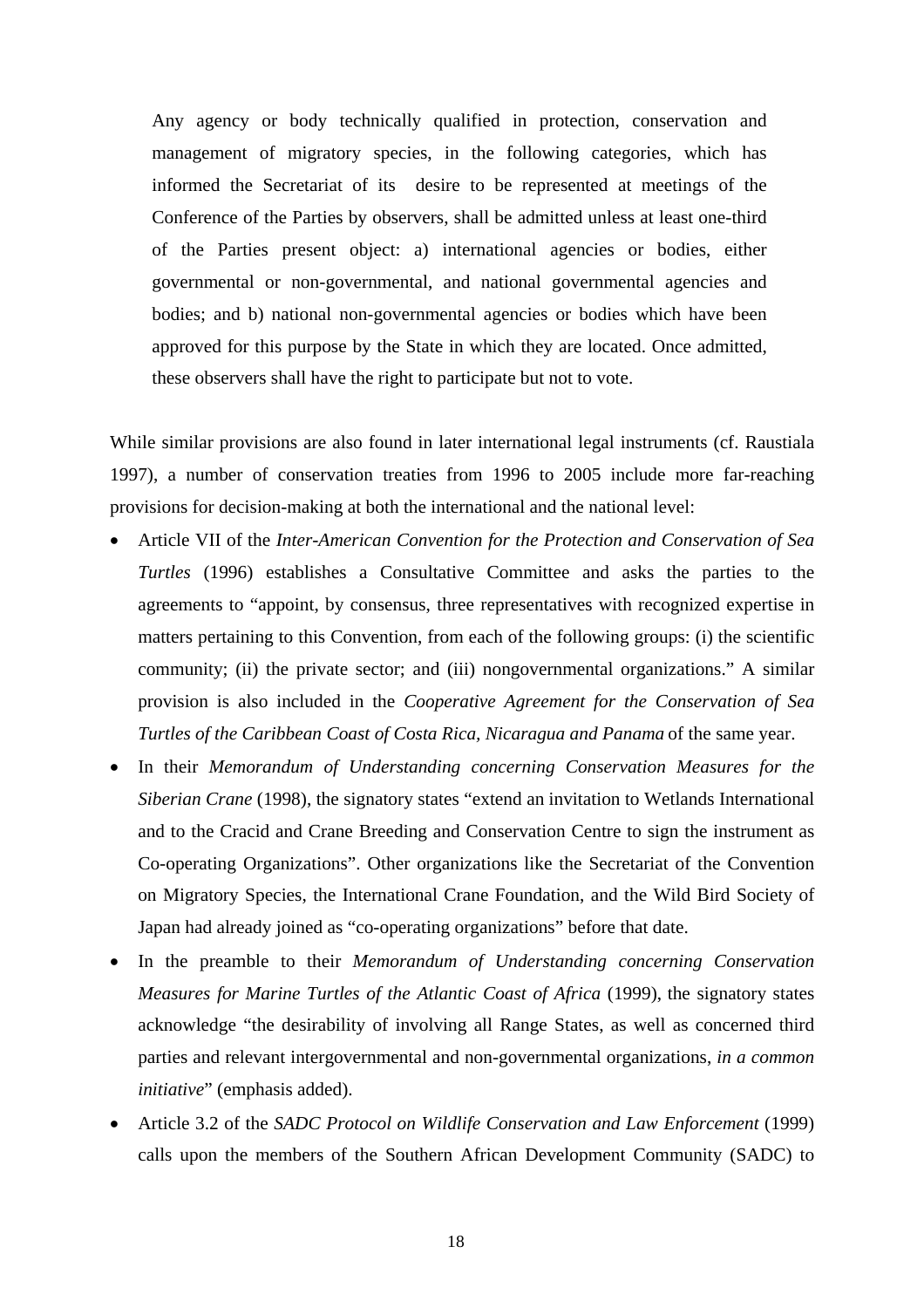"ensure co-operation at the national level among governmental authorities, nongovernmental organisations hereinafter referred to as NGOs, and the private sector".

- The *SADC Protocol on Forestry* (2002) encourages member states of the SADC "to operate in partnership with non-governmental organisations, inter-governmental organisations and other entities and institutions" (Article 4.12). Moreover, it calls upon signatories to "ensure that national processes and procedures (...) involve (...) consultation with affected communities and private sector enterprises engaged in forestry and forestrelated activities and all other relevant stakeholders" (Article 8.3) and to "give interested and affected parties the right to participate in decision-making regarding natural forests and forests on public or state land" (Article 11).
- The revised version of the *African Convention on the Conservation of Nature and Natural Resources* (2003) asks state parties to "adopt legislative and regulatory measures necessary to ensure timely and appropriate (…) participation of the public in decisionmaking with a potentially significant environmental impact" (Art. XVI) and to "take the measures necessary to enable active participation by the local communities in the process of planning and management of natural resources upon which such communities depend with a view to creating local incentives for the conservation and sustainable use of such resources" (Art. XVII).

In sum, several of the more recent treaties include provisions that explicitly recognize particular non-state actors as "partners" in international conservation governance – a language that cannot be found in the earlier agreements. Yet, while participatory norms are clearly on the rise, the texts of the agreements do not lend support to similar claims related to procedural norms of transparency, accountability or deliberativeness.

Transparency provisions are rare in both time periods. Moreover, they usually demand transparency on substantive issues – that is, on state performance in relation to the goals of an agreement – rather than transparent decision-making processes. In the earlier decade, the *International Convention for the Protection of New Varieties of Plants as amended on 23.10.1978* for instance requires signatories to "ensure that the public is informed of matters concerning such protection, including as a minimum the periodical publication of the list of titles of protection issued." In later period, the *SADC Protocol on Wildlife Conservation and Law Enforcement* (1999) and the *African Convention on the Conservation of Nature and Natural Resources* (2003) include similar requirements for information sharing and public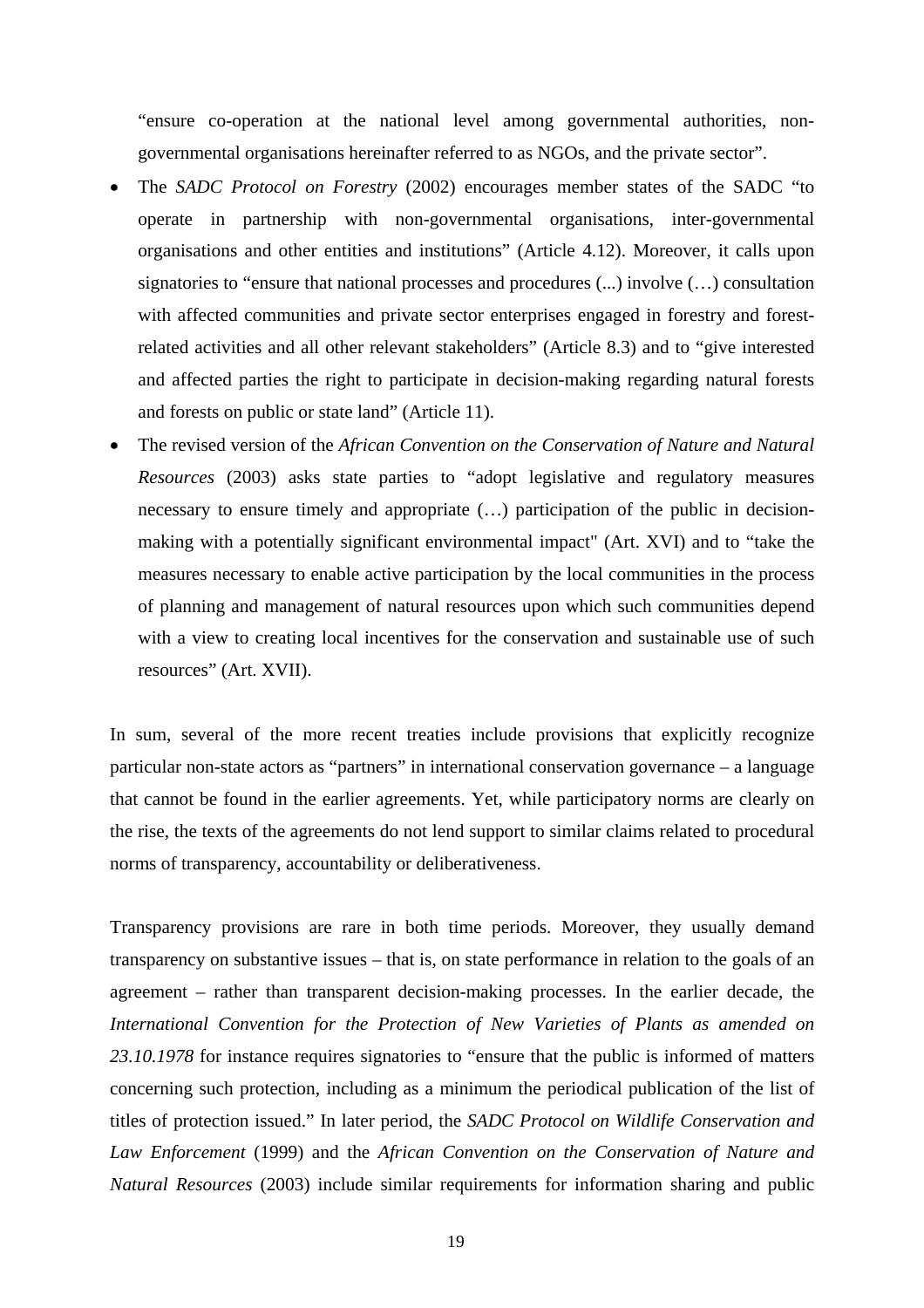information, and the *SADC Protocol on Forestry* (2002) demands that interested and affected parties shall "have access to any information held by public or private bodies that is necessary" so that they may effectively exercise their right to participation in public decisionmaking.  $^{13}$ 

Accountability provisions are even scarcer. Beyond provisions for dispute settlement and arbitration that focus on horizontal accountability among signatories, they are mostly limited to those parts of agreements that deal with the relation between the secretariats and the parties to an agreement. Even here, however, only the *Agreement on the Conservation of Albatrosses and Petrels* (2001) includes an explicit reference to accountability when it asks, in Article X, the convention secretariat to "to develop a system of performance indicators to measure the effectiveness and efficiency of the Secretariat and report to each ordinary session of the Meeting of the Parties in terms of these". A shift towards accountability norms can thus not be inferred from the analysis of the treaties investigated for the purpose of this study.

Finally, the number of deliberative elements – for instance in the form of scientific councils or independent and law-based arbitration panels – is relatively low in the first decade and increases only slightly in the second time period. Only two agreements from the earlier decade – the *Convention on the Conservation of Migratory Species of Wild Animals* (1979) and the *Convention on the Conservation of Antarctic Marine Living Resources* (1980) – establish scientific committees. This number rises to five agreements with scientific or advisory committees in the more recent decade.

In addition, some agreements include a more general recognition of the norm of reason-giving in their provisions for treaty amendments. For instance, Article XI of the *Convention on the Conservation of Migratory Species of Wild Animals* (1979) stipulates that (emphasis added):

The text of any proposed amendment [to Appendices I and II] *and the reasons for it, based on the best scientific evidence available,* shall be communicated to the Secretariat at least one hundred and fifty days before the meeting and shall promptly be communicated by the Secretariat to all Parties. Any comments on the

<sup>13</sup> In addition, a more general recognition of transparency norms can be found in the *International Treaty on Plant Genetic Resources for Food and Agriculture* (2001), where Article 10.2 informs that "the Contracting Parties agree to establish a multilateral system, which is efficient, effective, and transparent, both to facilitate access to plant genetic resources for food and agriculture, and to share, in a fair and equitable way, the benefits arising from the utilization of these resources, on a complementary and mutually reinforcing basis."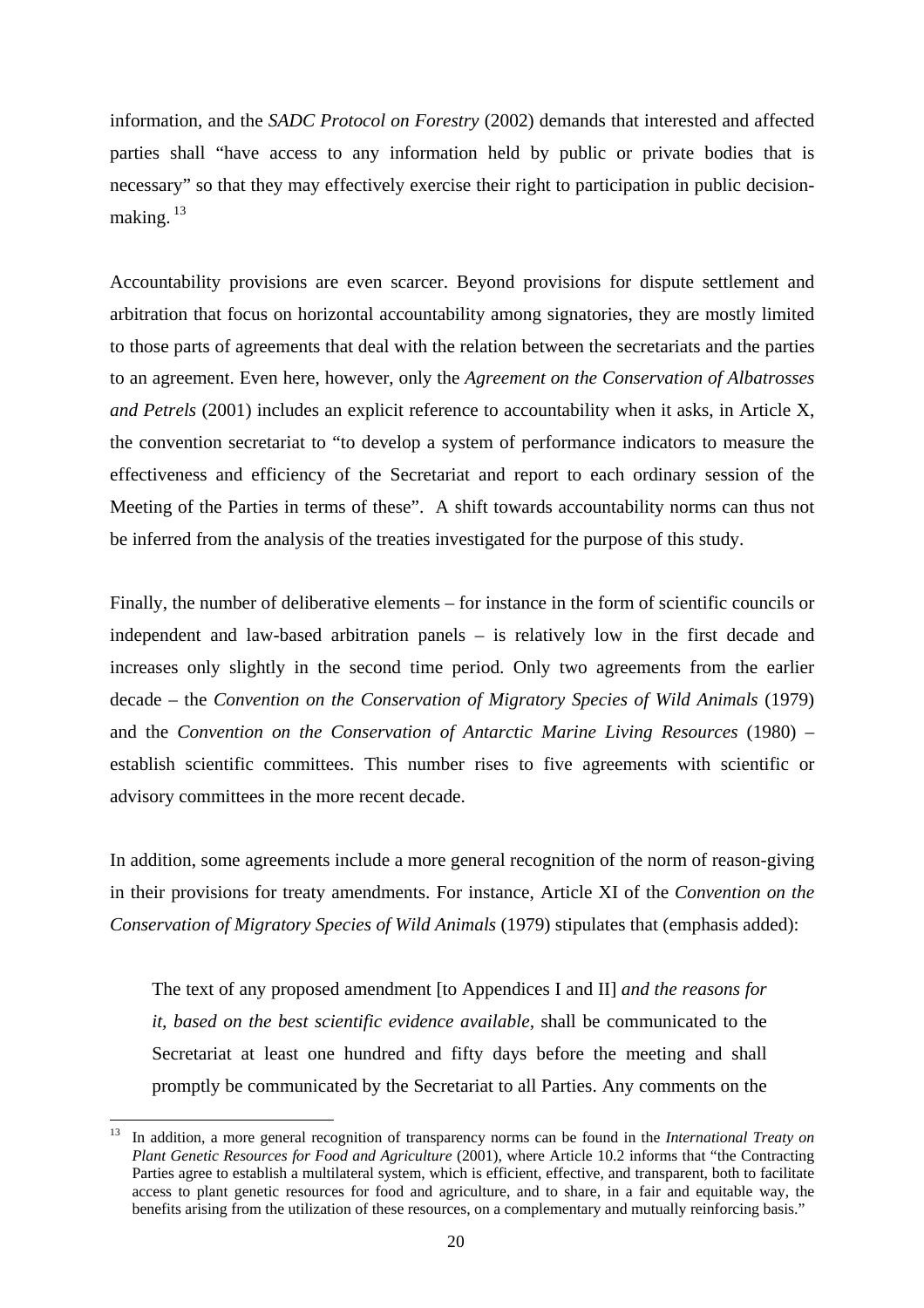text by the Parties shall be communicated to the Secretariat not less than sixty days before the meeting begins. The Secretariat shall, immediately after the last day for submission of comments, communicate to the Parties all comments submitted by that day

Similar provisions are also found in later agreements such as the *Protocol to amend the Convention on Wetlands of International Importance especially as Waterfowl Habitat* (1982), *the Agreement on the Conservation of Cetaceans of the Black Sea, Mediterranean Sea and Contiguous Atlantic Area* (1996) or the *Agreement on the Conservation of Albatrosses and Petrels* (2001). <sup>14</sup> Since they appear in agreements from both the earlier and the more recent decade, they however do not support the conclusion that deliberative norms have gained strength in conservation governance.

Overall, the analysis of international agreements thus reveals a strong shift towards participatory norms, but only marginal increases in the centrality of norms related to transparency, accountability and deliberation. This finding resonates with the literature on conservation politics where participatory shifts have been explored – and generally acknowledged – at length (cf. McNeely 1995). In contrast, the other elements of the "new governance norm" have attracted considerably less attention. While this does not preclude the possibility that a closer analysis of other sources – for instance the rhetoric and practice of major international organisations in the field or of institutions in the other pillars of global governance – might provide different insights, the analysis in this subsection again illustrates that the bold claims associated with the *global governance thesis* may need to be qualified when they are applied to the level of particular policy fields.<sup>15</sup> Before I discuss the implications of this conclusion, it will be worth to conclude the analysis and explore the fourth and final claim associated with the *global governance thesis*.

<sup>&</sup>lt;sup>14</sup> The *Protocol for the Implementation of the Alpine Convention in the Field of Mountain Forests (1996) could* also read as including a deliberative element when it asks, in Article 4, its signatories, to procede "à des évaluations communes du développement de la politique forestière ainsi que de garantir une consultation réciproque avant l'adoption de décisions importantes pour la mise en œuvre du présent protocole". Yet, the protocol does not include more specific instruments to ensure such "joint evaluations" and "reciprocal consultations". 15 With regard to transnational conservation governance, it is striking that the rhetoric and practice of a scheme

such as the Forest Stewardship Council (FSC) also primarily focuses on participation and inclusiveness and only to a much lesser extent on transparency, accountability and deliberation, even though these additional norms generally receive a strong backing in other areas of transnational governance (cf. Dingwerth 2007a).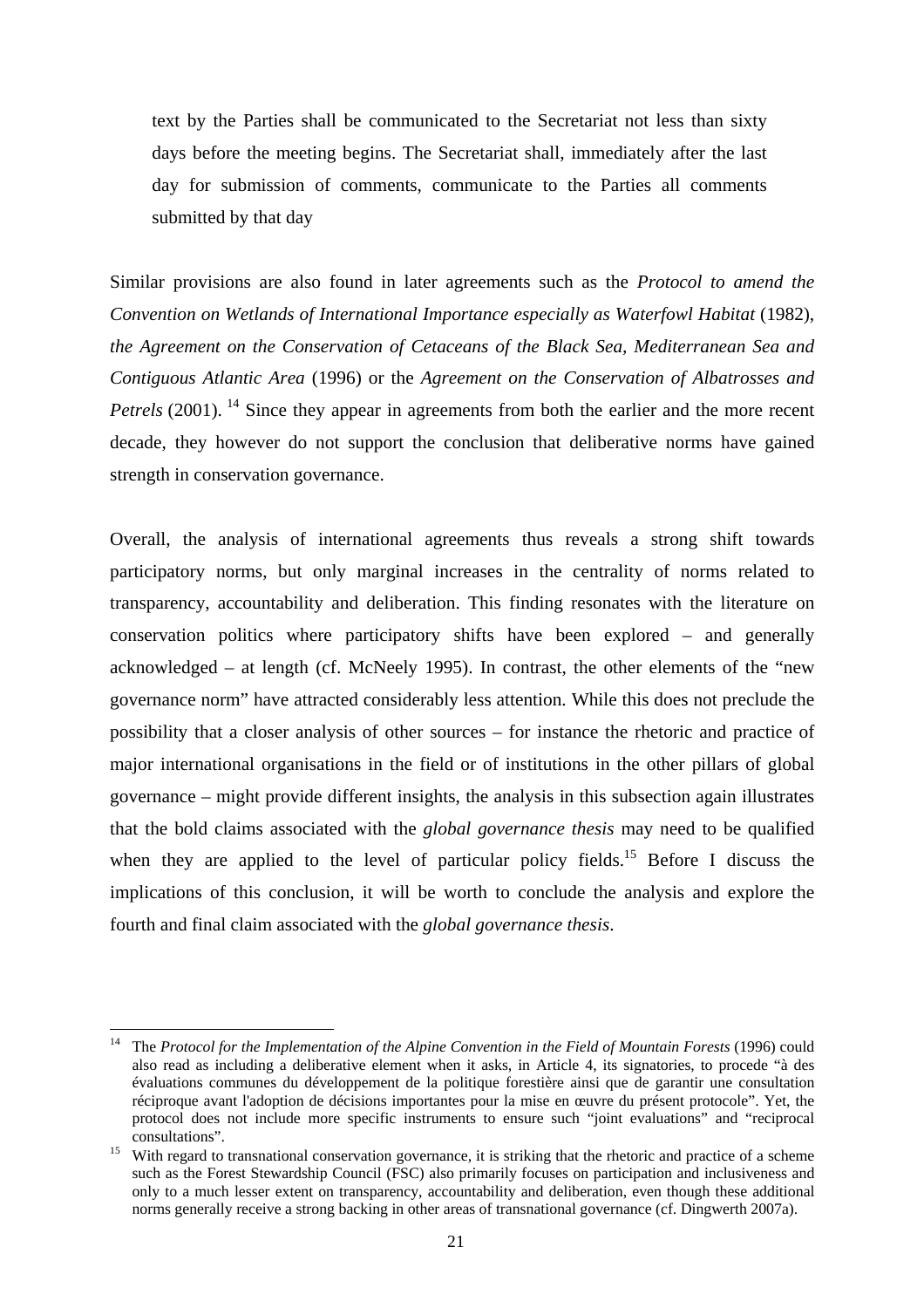### *3.4 Changes in the Demand and Supply of Governance Resources?*

The discussion in section 3.1 already pointed out that the object of transboundary regulation on conservation-related issues has not changed fundamentally over the last decades – at least not in the particular sense that more recent regulations address behind-the-border issues while earlier regulations used to address inter-state issues. Nevertheless, one change is notable. The agreements that were signed between 1976 and 1985 almost exclusively included relatively broad and general conventions on the conservation of nature or of natural habitats. In contrast, several agreements signed between 1996 and 2005 address the conservation of particular species – for instance sea turtles, the Siberian crane, Albatrosses or the West African populations of the African elephant – or of particular natural habitats like the Alpine mountain forests. As a result, the more recent agreements lay down more precise prescriptions for state behaviour.

In part, this means that broader alliances are necessary to put the goals of the agreements into practice – to encourage a variety of actors to protect sea turtles, to monitor compliance at the local and regional level, and to enforce legislation domestically. As legislation has become more precise, the knowledge and services offered by specialised organisations can thus be expected to have gained further relevance. In relation to these issues, organisations such as TRAFFIC – a non-governmental network engaged in monitoring wildlife trade – the WWF, the IUCN, Conservation International, Wetlands International and many others provide not only crucial information, but also the training and education that is necessary to put the provisions of a conservation agreement into practice. On the demand side, the demand for knowledge from non-governmental organisations thus seems to have increased (see also Raustiala 1997). Moreover, while local knowledge may be less central to implement the broader conventions of the 1970s and 1980s, it is essential to put the more specific agreements of the 1990s and 2000s into practice.

A similar argument could be made for financial resources. Thus, the establishment of protected areas and natural parks often involves economic costs. In times of receding government expenditures, when conservation is rarely a top priority of national governments, funding from non-state actors becomes increasingly attractive. In the context of this development, both the WWF – traditionally an important player in the funding of conservation projects – and the IUCN have begun to seek more direct cooperation with the business sector. While such cooperation is also meant to reduce the 'ecological footprint' of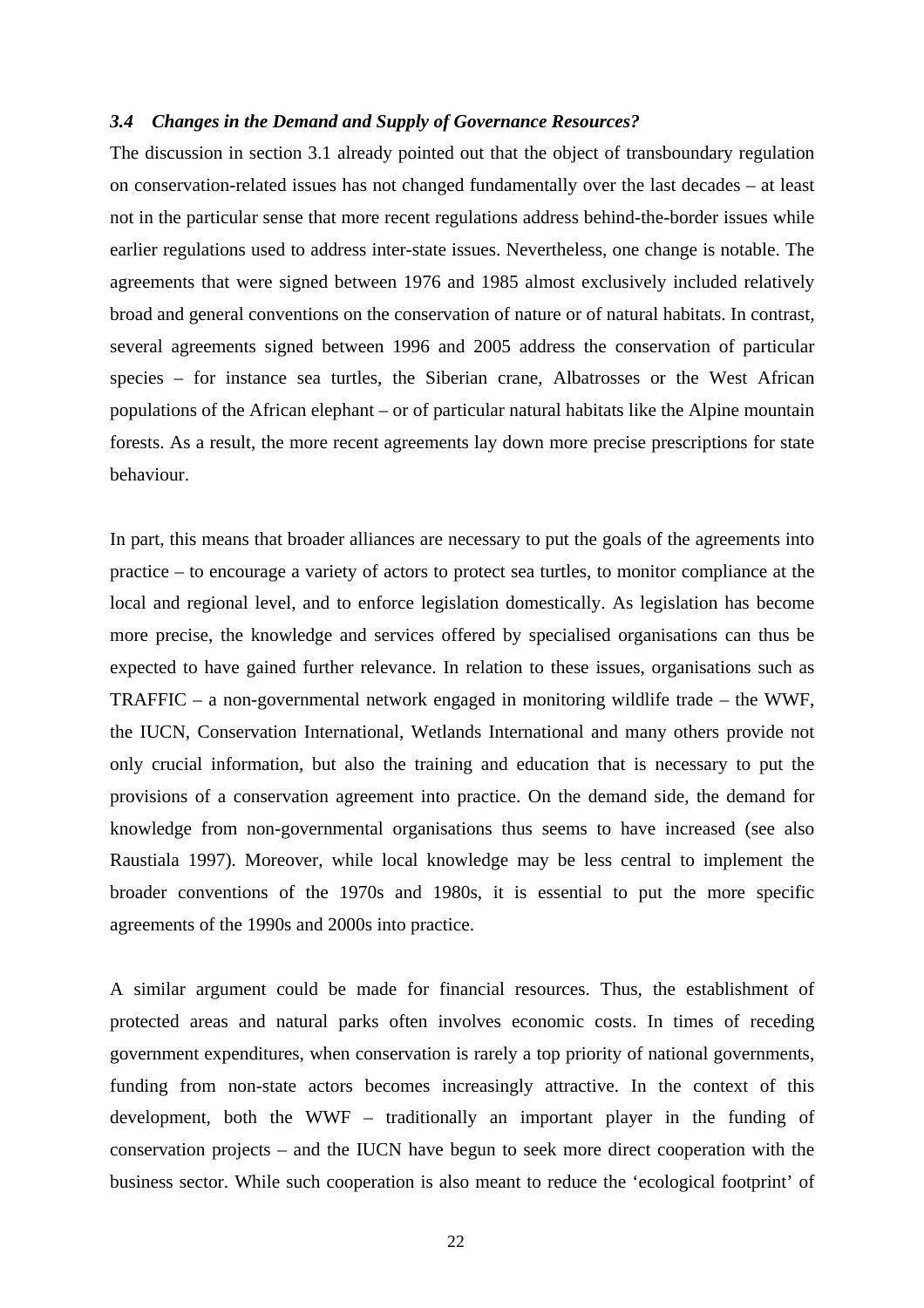individual corporations, securing the necessary funds for conservation projects implemented by these organisations remains a primary objective.

On the supply side, things have also gradually changed with the enhanced specialisation of non-governmental organisations such as BirdLife International (reactivated in 1983), Conservation International (founded in 1987) or Wetlands International (founded in 1995). Overall, both the knowledge about conservation and the social capital that comes with being seen as legitimate actors in transboundary conservation governance however remain concentrated in the hands of only a handful of non-governmental organisations. In contrast, financial resources have become more diverse to the extent that government spending has declined in both absolute and relative terms.<sup>16</sup> Moreover, governments themselves are increasingly searching for innovative financial instruments such as payments for environmental services. In this context, the cooperation of governmental and nongovernmental agencies in organisations such as the Conservation Finance Alliance (CFA) can serve as an indicator of a shift in the distribution of funding for conservation.<sup>17</sup>

## **4 Conclusions**

Authors who write about global governance frequently use the term to delineate the new, post-Westphalian, realities of world politics from the old, Westphalian realities. As I have argued in this paper, the global governance literature makes four bold claims in this regard:

- 1. Regulation has increasingly shifted from the national level to policy levels beyond the state.
- 2. Spheres of authority beyond the state have multiplied.
- 3. The procedural norms on which regulation beyond the state is based have changed.

<sup>1</sup> <sup>16</sup> For instance, bilateral official development assistance (ODA) for conservation-related purposes has dropped among OECD countries between 2002 and 2006. ODA for biosphere protection has declined from 114.6 million USD to 102.2 million USD, ODA for site preservation from 28.1 million USD to 18.4 million USD, and ODA for bio-diversity from 185.6 million USD to 176 million USD. Within the same time period, the total sum of bilateral ODA has doubled from 46.4 billion USD to 93.5 billion USD (data extracted from the Creditor Reporting System of the OECD; cf.

http://stats.oecd.org/WBOS/Index.aspx?DatasetCode=CRSNEW, last accessed 28 May 2008).<br><sup>17</sup> The Conservation Finance Alliance has been established in 2002 as "a collaborative effort to promote sufficient and sustainable funding for biodiversity conservation worldwide". Its membership includes NGOs like Conservation International (CI) or the WWF, government agencies like the German Agency for Technical Cooperation (GTZ) or the Royal Danish Minstry of Foreign Affairs (DANIDA), international organizations like UNEP or the UN Development Programme (UNDP) and private corporations such as PriceWaterhouseCooper or, as an observer, Chemonics International Inc. For further information, see http://www.conservationfinance.org (last accessed 27 May 2008).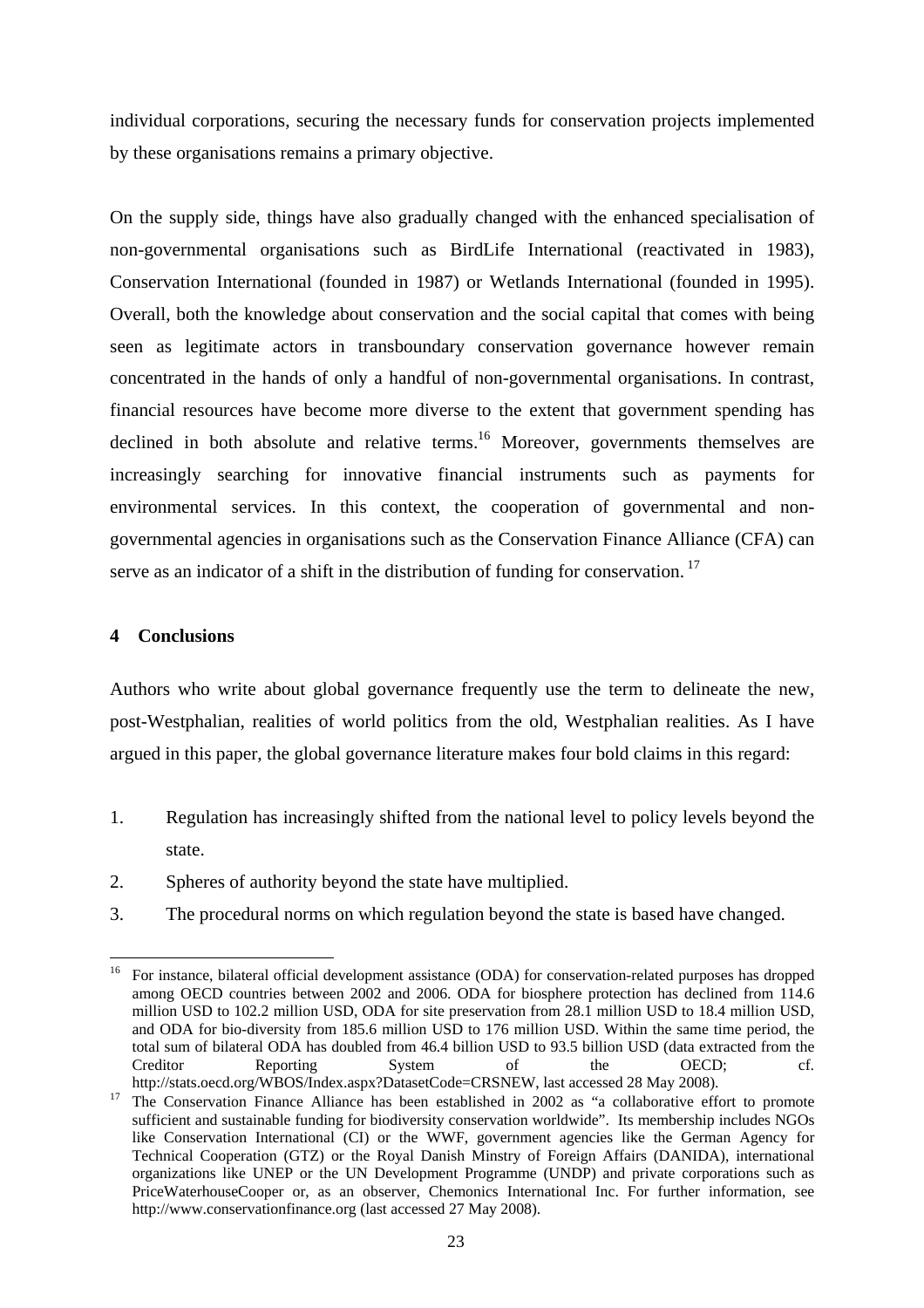4. The resources that are required to govern effectively and efficiently are distributed among an increasing range of actors.

Applied to the politics of nature conservation, all of these claims need to be qualified. First, international conservation regulation has not outpaced national conservation legislation. In contrast, with the exception of European legislation, the growth rate of international legislation is strikingly low. Moreover, the scope of international regulation has not increased fundamentally – like in the 1970s and 1980s, contemporary international conservation legislation rarely addresses issues *behind the border* of signatory states.

Second, just like in the 1970s and 1980s, conservation governance beyond the state consists primarily in intergovernmental and transnational governance. In contrast to the claim that a variety of spheres of authority are proliferating beyond the state, supranational and transgovernmental regulation has increased only gradually, if at all.

Third, the meta-norms of conservation governance have changed, but the change encompasses only a part of the broader claim of the global governance literature. On the one hand, the norm that representatives of affected interests should be able to meaningfully participate in international conservation governance is increasingly recognised. On the other hand, broader procedural norms related to transparency, accountability and deliberativeness are not appreciated in the same way. In conservation governance, the move towards a post-Westphalian norm of global governance has thus been realized only half-way.

Fourth and finally, shifts in the demand and supply of governance resources are most difficult to determine with precision. The general impression however is that the demand for cognitive and financial resources has indeed increased as transboundary conservation regulation has moved from general conventions to cooperation on more narrowly defined issues. Moreover, knowledge and funds for conservation governance appear to be more evenly distributed among a range of actors as a result of the increasing specialisation of non-governmental organisations and the decrease in the relative shares of government funding for conservationrelated projects.

In the light of these qualifications, claims about "turbulence" (Rosenau 1990), a "world politics in transition" (Czempiel 1991), a "global age" (Albrow 1996) or a "post-national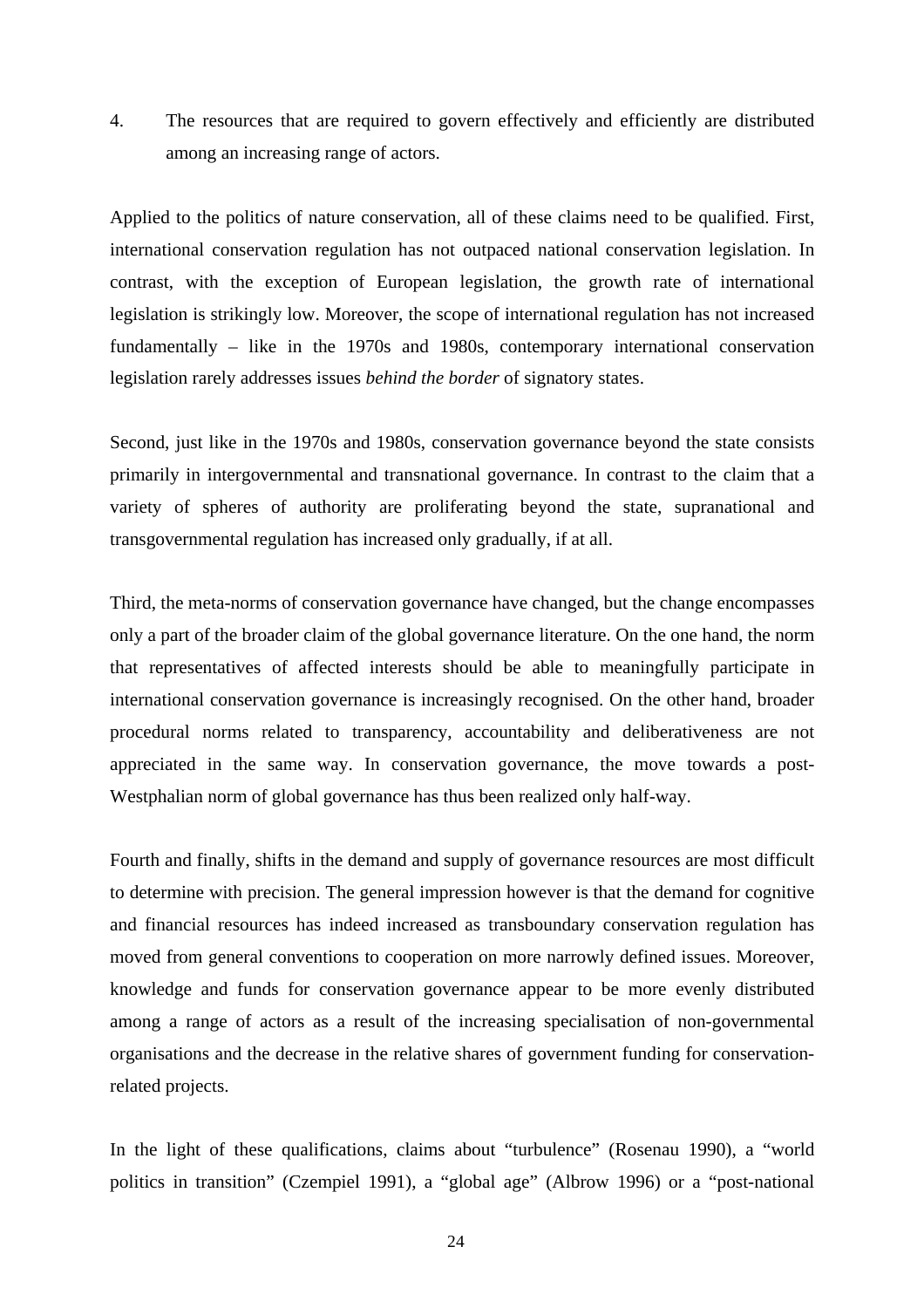constellation" (Habermas 1998) seem overly bold. At the same time, some change is visible and authors who tend to deny the *global governance thesis* by simply pointing to the stability of the primary structures of international order (see for instance Overbeek 2006, Waltz 1999) will need to account for that change. In sum, a more nuanced analysis of the shift from international politics to global governance is necessary. In my view, accomplishing this task will require two broad steps – a more systematic effort to describe and analyse the extent and shape of political change in different policy areas, and a more explicit attempt to theoretically link the various claims associated with the *global governance thesis*.

In relation to the first task, it seems fair to assume that the field of conservation governance is not representative of global governance at large. The results of similar studies may thus differ if the objects of study are the international policy fields of security, health, finance, climate change, corruption, telecommunication, trade, agriculture or chemical regulation. Currently, we lack the systematic data that would enable us to depict more accurately *how* other subject areas would differ – that is, in relation to which particular aspects of the *global governance thesis* there would be more or less change than in the field of conservation governance. In my view, it is a prime task of those of us who study processes and structures global governance to address this gap. Rather than continuing to 'argue by example', we will need to make a stronger and more systematic effort at collecting a variety of data that would enable us to identify more clearly which things have changed, when they have changed and where – in which issue areas, but also in which geographic regions – change has been more or less pronounced.

Building on this data, a second task constitutes in developing further elements of a theoretical model that can account for change and continuity at the level of individual policy fields. In addressing this particular task, we should not so much aspire to another grand theory of global governance, but rather seek to identify the particular social mechanisms – including their scope conditions – that inspire change or promote continuity. A model that is situated somewhere between the monocausality of simplistic structural or behavioural models on the one hand and the overcomplexity of Rosenau's (1990, 1997) turbulence and frontier models on the other hand, is best suited to shed light on the phenomena that are commonly discussed under the heading of 'global governance'. Since such a theoretical model is best grounded in a solid empirical foundation, the dual task of building a better empirical foundation and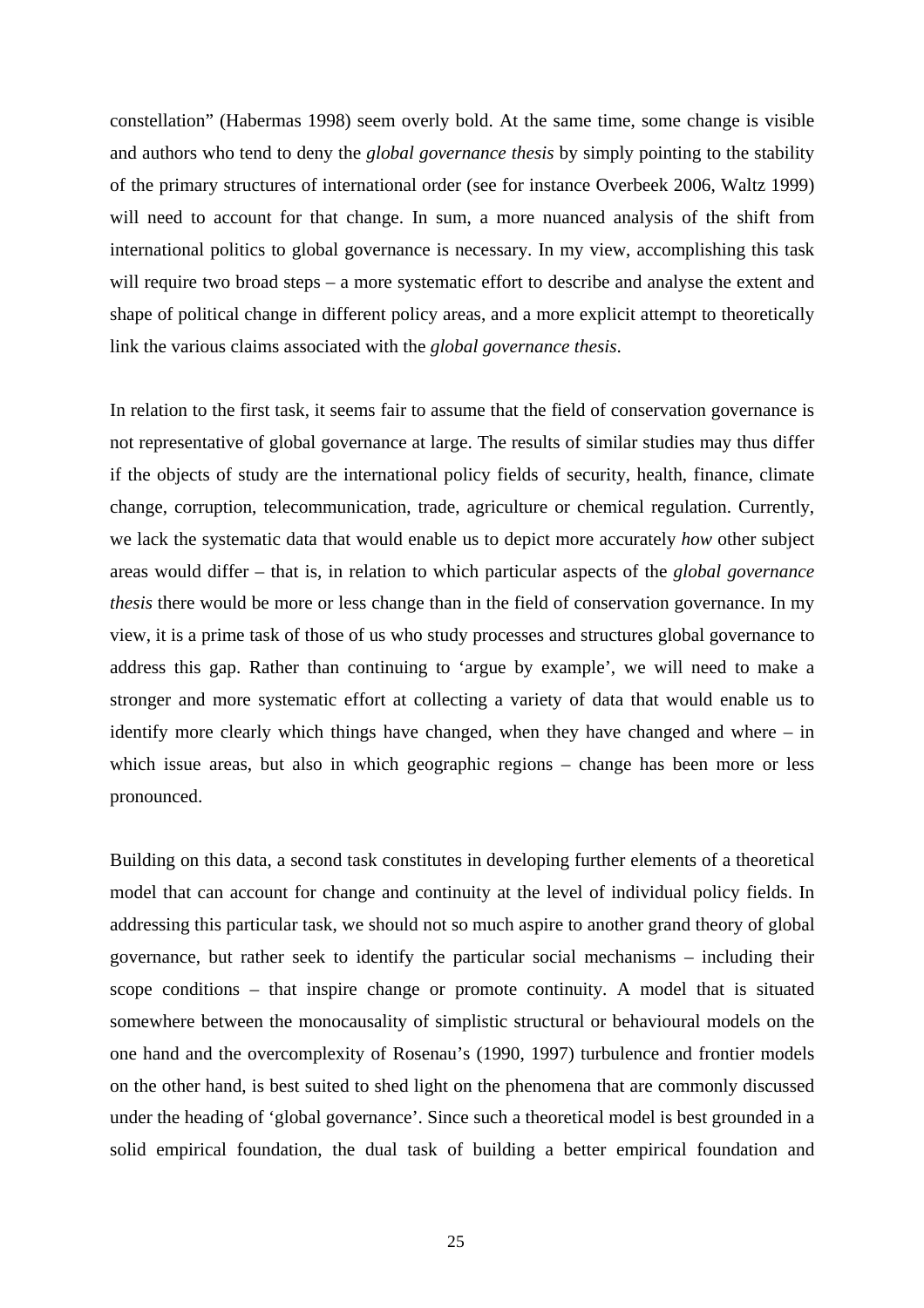building better models is not mutually exclusive, but mutually supportive – we just need to take it on.

# **References**

Albrow, Martin, 1996: *The Global Age: State and Society beyond Modernity.* Cambridge: Cambridge University Press.

Beisheim, Marianne, Sabine Dreher, Gregor Walter, Bernhard Zangl and Michael Zürn, 1999: *Im Zeitalter der Globalisierung? Thesen und Daten zur gesellschaftlichen und politischen Denationalisierung.* Baden-Baden: Nomos.

Beisheim, Marianne and Klaus Dingwerth, 2008: Are the Good Ones Doing Better? Procedural Legitimacy as a Success Factor of Private Global Governane. *SFB Governance Working Paper.* Berlin: DFG Research Centre 700 "Governance in Areas of Limited Statehood".

Buzan, Barry, 2004: *From International to World Society? English School Theory and the Social Structure of Globalisation.* Cambridge: Cambridge University Press.

Cashore, Benjamin, Grame Auld and Deanna Newsom, 2004: *Governing Through Markets: Forest Certification and the Emergence of Non-State Authority.* New Haven: Yale University Press.

Clark, Ian, 2007: 'Legitimacy in International or World Society?' In *Legitimacy in an Age of Global Politics*, edited by Achim Hurrelmann, Steffen Schneider and Jens Steffek. Basingstoke: Palgrave Macmillan, 193-210.

Commission on Global Governance, 1995: *Our Global Neighbourhood: The Report of the Commission on Global Governance.* Oxford: Oxford University Press.

Cutler, Claire A., Virginia Haufler and Tony Porter, 1999: 'Private Authority and International Affairs', in: *Private Authority and International Affairs*, edited by Claire A. Cutler, Virginia Haufler and Tony Porter. Albany: SUNY Press, 3-28.

Czempiel, Ernst-Otto, 1991: *Weltpolitik im Umbruch: Das internationale System nach dem Ende des Ost-West-Konflikts*. München: Beck.

Dingwerth, Klaus, 2007a: *The New Transnationalism: Private Transnational Governance and its Democratic Legitimacy.* Basingstoke: Palgrave Macmillan.

Dingwerth, Klaus, 2007b: 'Nichtstaatliche Akteure und der Wandel der Governance-Norm', Paper presented at the conference "Macht – Ohnmacht – Gegenmacht: Nichtstaatliche Akteure im globalen Regieren", Hanse-Wissenschaftskolleg Delmenhorst, 15-16 June.

Dingwerth, Klaus and Philipp Pattberg, 2006: Global Governance as a Perspective on World Politics. *Global Governance* 12 (2), 185-203.

Dingwerth, Klaus and Philipp Pattberg, 2009: 'Actors, Arenas and Issues in Global Governance? In *Palgrave Advances in Global Governance*, edited by Jim Whitman, Basingstoke: Palgrave Macmillan (forthcoming).

Dunne, Tim, 2005: 'Global Governance: An English School Perspective' In *Contending Perspectives on Global Governance: Coherence, Contestation and World Order*, edited by Alice Ba and Matthew J. Hoffmann. London: Routledge, 72-87.

Garcia Johnson, Ronie, 2001: Transgovernmental Solutions for Transnational Dilemmas: Lessons from Environmental Policy Innovators in Brazil and the United States. Paper prepared for presentation at the Open Meeting of the Global Environmental Change Research Community, Rio de Janeiro, 6-8 October.

Gereffi, Gary, Ronie Garcia-Johnson and Erika Sasser, 2001: The NGO-Industrial Complex. *Foreign Policy* 125 (July/August 2001), 56-65.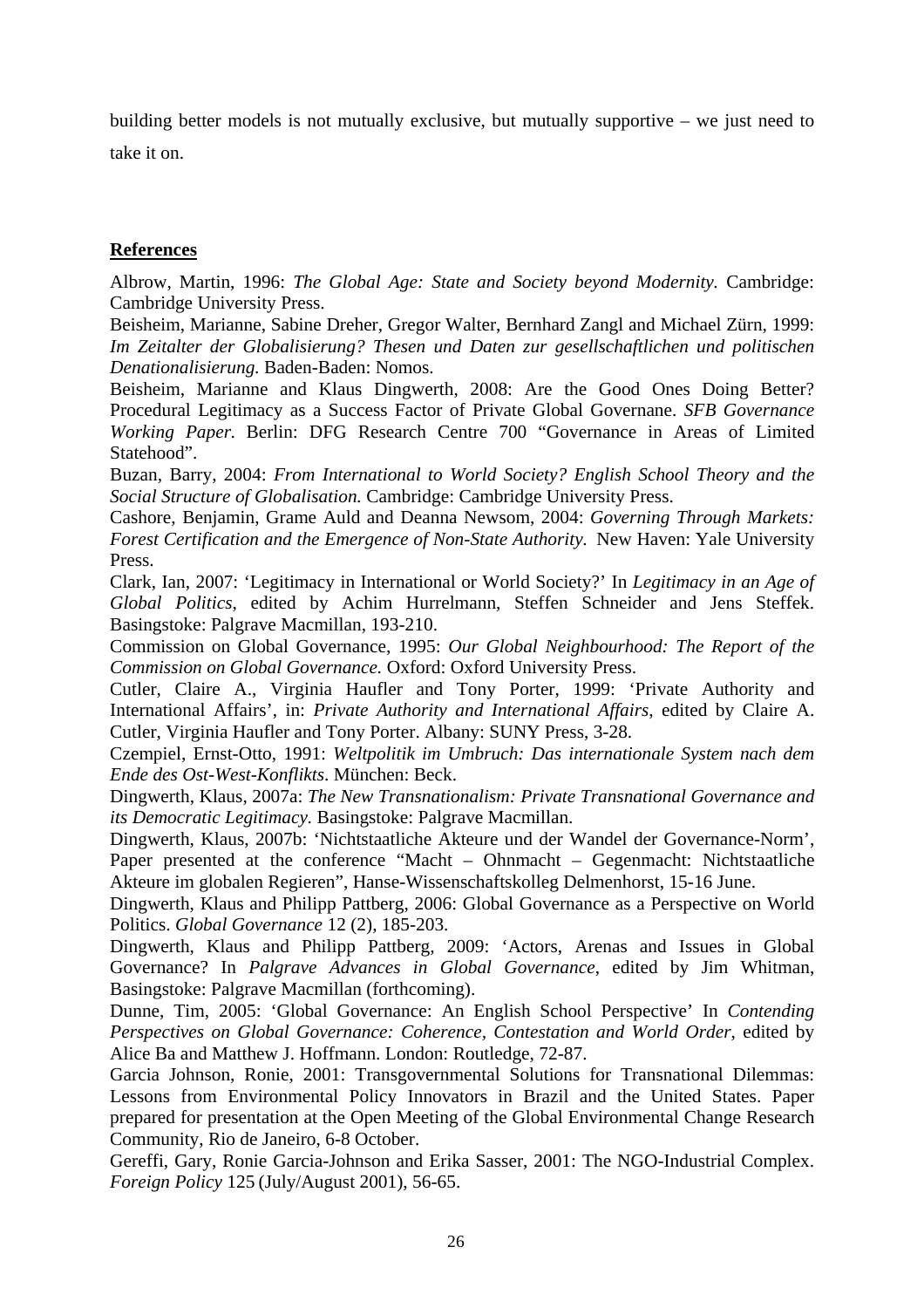Gulbrandsen, Lars H., 2004: Overlapping Public and Private Governance: Can Forest Certification Fill the Gaps in the Global Forest Regime?. *Global Environmental Politics* 4 (2), 75-99.

Habermas, Jürgen, 1998: *Die Postnationale Konstellation: Politische Essays.* Frankfurt am Main: Suhrkamp.

Hall, Rodney B. and Thomas J. Biersteker (eds.), 2002: *The Emergence of Private Authority in Global Governance*. Cambridge: Cambridge University Press.

Hawkins, Darren G., David A. Lake, Daniel L. Nielson, and Michael Tierney, 2006: 'The Logic of Delegation to International Organizations' In *Delegation and Agency in International Organizations*, edited by Darren G. Hawkins, David A. Lake, Daniel L. Nielson and Michael J. Tierney. Cambridge: Cambridge University Press, 3-38.

Held, David, 2003: 'From Executive to Cosmopolitan Multilateralism' In *Taming Globalization: Frontiers of Governance,* edited by David Held and Koenig-Archibugi. Cambridge: Polity Press, 160-186.

Held, David, Anthony McGrew, David Goldblatt and Jonathan Perraton, 1999: *Global Transformations: Politics, Economics, Culture.* Cambridge: Polity Press.

Holdgate, Martin (1999): *The Green Web: A Union for World Conservation.* London: Earthscan.

ICLEI – International Council of Local Environmental Initiatives (1993): Biennial Report March 1991 – April 1993. Toronto: ICLEI.

ICLEI (1995): Biennial Report May 1993 – July 1995. Toronto: ICLEI.

ICLEI (1997): Sustainable Development Through Local Action: Biennial Report. Toronto: ICLEI.

ICLEI (1999): Local Action Moves the World – Join the Network:  $10<sup>th</sup>$  Anniversary Biennial Report. Toronto: ICLEI.

ICLEI (2003): Local Governments Implementing Sustainable Development: 2003 Triennial Report. Toronto: ICLEI.

ICLEI (2008): 'Biodiversity Initiative.' Available online at http://www.iclei.org/index.php?id =biodiversity (last accessed 20 may 2008).

Karns, Margaret P. and Karen A. Mingst, 2004: *International Organizations: The Politics and Processes of Global Governance.* Boulder: Lynne Rienner.

Keohane, Robert O. und Joseph S. Nye, 1974: Transgovernmental Relations and International Organizations. *World Politics* 27 (1): 39-62.

Klinke, Andreas, 2006: *Demokratisches Regieren jenseits des Staats.* 

McNeely, Jeffrey A. (ed.), 1995: *Expanding Partnerships in Conservation*. Washington: Island Press.

Mitchell, Ronald B., 2002-2008: *International Environmental Agreements Database Project (Version 2007.1).* Available online at: http://iea.uoregon.edu/ (last accessed: 27 May 2008).

Nölke, Andreas, 2004: Transnationale Politiknetzwerke: Eine Analyse grenzüberschreitender politischer Entscheidungsprozesse jenseits des regierungszentrischen Modells. Habilitation Thesis, Faculty of Social Sciences and Philosophy, University of Leipzig, Germany.

Overbeek, Henk, 2005: Global Governance, Class, Hegemony: A Historical Materialist Perspective. In *Contending Perspectives on Global Governance: Coherence, Contestation and World Order*, edited by Alice D. Ba and Matthew J. Hoffmann. London: Routledge, 39- 56.

Pattberg, Philipp, 2007: *Private Institutions and Global Governance: The New Politics of Environmental Sustainability.* Cheltenham: Edward Elgar.

Raustiala, Kal, 1997: States, NGOs, and International Environmental Institutions, in: *International Studies Quarterly* 41 (4): 719-740.

Rosenau, James N., 1990: *Turbulence in World Politics: A Theory of Change and Continuity.* Princeton: Princeton University Press.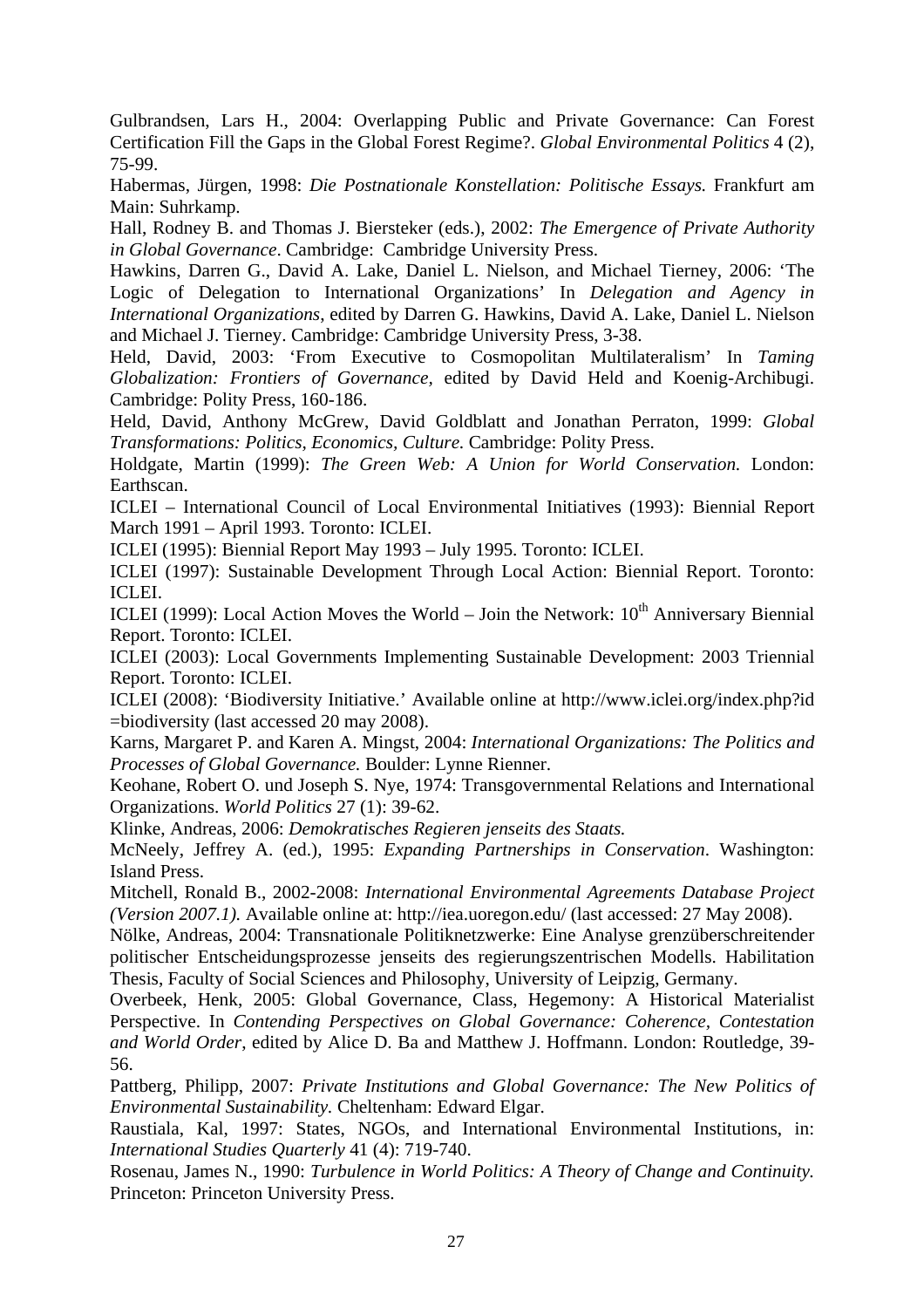Rosenau, James N., 1995: Governance in the Twenty-First Century. *Global Governance* 1 (1), 13-43.

Rosenau, James N., 1997: *Along the Domestic-Foreign Frontier: Exploring Governance in a Turbulent World.* Cambridge: Cambridge University Press.

Rosenau, James N., 1999: 'Toward an Ontology of Global Governance' In *Approaches to Global Governance Theory*, edited by Martin Hewson and Timothy J. Sinclair. Albany: SUNY Press, 287-302.

Ruggie, John G., 2004: Reconstituting the Global Public Domain: Issues, Actors, and Practices. *European Journal of International Relations* 10 (4), 499-531.

Slaughter, Anne Marie, 2004: *A New World Order.* Princeton: Princeton University Press.

Tallberg, Jonas, 2002: Delegation to Supranational Institutions: Why, How, and with What Consequences? *West European Politics* 25 (1), 23-46.

Waltz, Kenneth, 1999: Globalization and Governance. *PS Online* 32 (4), 693-700.

Zangl, Bernhard and Michael Zürn, 2004a: 'Make Law, Not War: Internationale Verrechtlichung als Baustein für Global Governance' In *Verrechtlichung – Baustein für Global Governance?,* edited by Bernhard Zangl and Michael Zürn. Bonn: Dietz, 12-45.

Zangl, Bernhard and Michael Zürn (eds.), 2004b: *Verrechtlichung – Baustein für Global Governance?* Bonn: Dietz.

Zürn, Michael, 1998: *Regieren jenseits des Nationalstaates: Denationalisierung und Globalisierung als Chance.* Frankfurt am Main: Suhrkamp.

Zürn, Michael, 2002: 'Zu den Merkmalen postnationaler Politik', In *Regieren in internationalen Institutionen: Festschrift für Beate Kohler-Koch*, edited by Markus Jachtenfuchs and Michèle Knodt. Opladen: Leske & Budrich, 215-234.

Zürn, Michael, Martin Binder, Matthias Ecker-Ehrhardt and Katrin Radtke, 2007: Politische Ordnungsbildung wider Willen. *Zeitschrift für Internationale Beziehungen* 14 (1), 129-164.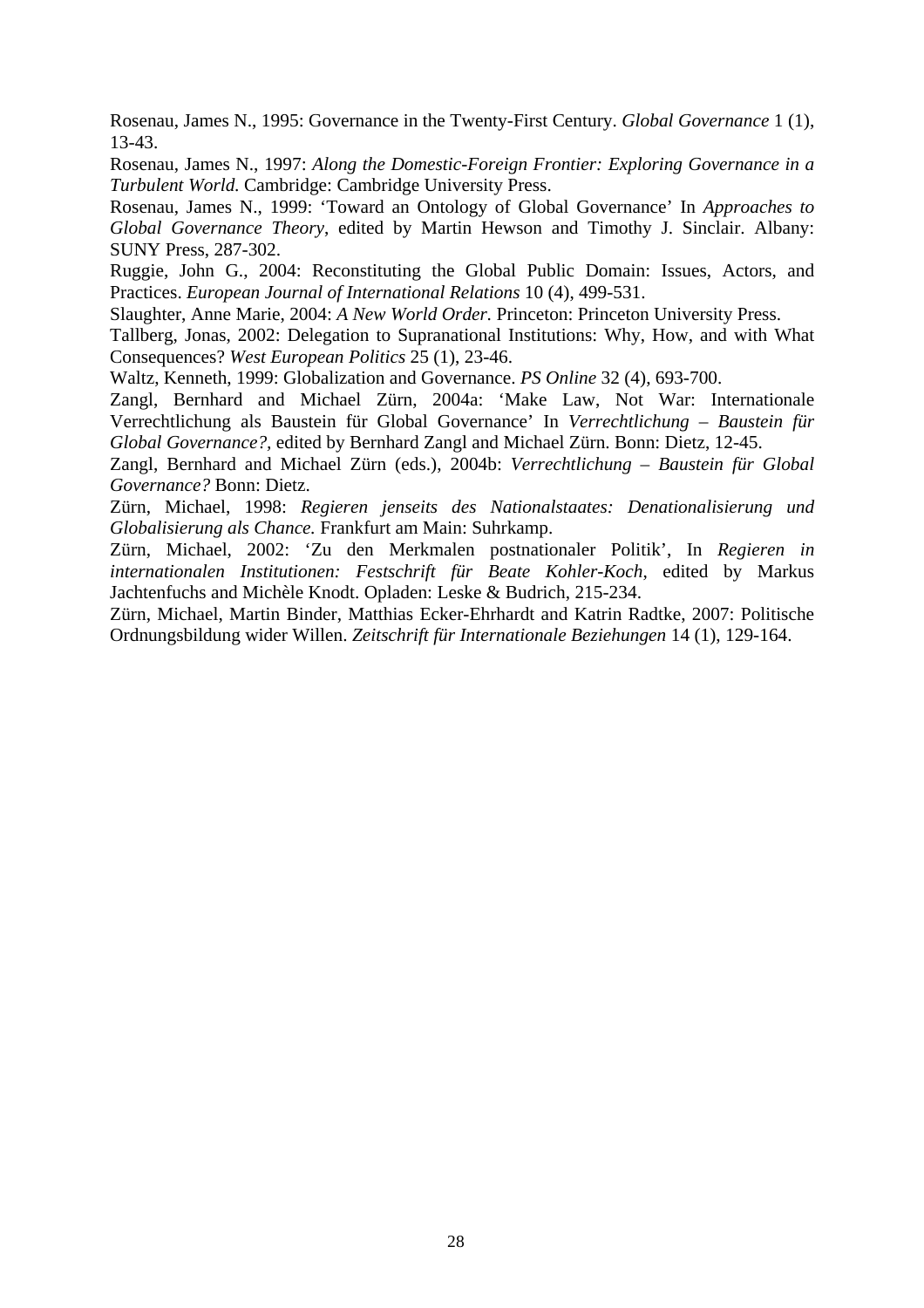# Appendix 1: Multilateral Agreements Analysed

| Year | Treaty                                                                        |  |
|------|-------------------------------------------------------------------------------|--|
| 1976 | Convention on the Game Hunting Formalities Applicable to Tourists Entering    |  |
|      | Countries in the Conseil de l'Entente                                         |  |
|      | Convention on Conservation of Nature in the South Pacific                     |  |
| 1977 | Protocol amending the Benelux Convention on the Hunting and Protection of     |  |
|      | <b>Birds</b>                                                                  |  |
|      | Agreement on the Joint Regulations on Fauna and Flora                         |  |
| 1978 | Treaty for Amazonian Co-operation                                             |  |
|      | International Convention for the Protection of New Varieties of Plants as     |  |
|      | amended on 23.10.1978                                                         |  |
| 1979 | Additional Protocol to the European Convention for the Protection of Animals  |  |
|      | during International Transport                                                |  |
|      | Amendment to the Convention on International Trade in Endangered Species of   |  |
|      | Wild Fauna and Flora (Art.XI)                                                 |  |
|      | Convention on the Conservation of Migratory Species of Wild Animals           |  |
|      | Convention on the Conservation of European Wildlife and Natural Habitats      |  |
|      | Convention for the Conservation and Management of the Vicuna                  |  |
| 1980 | Convention on the Conservation of Antarctic Marine Living Resources           |  |
|      | European Outline Convention on Transfrontier Co-operation between Territorial |  |
|      | <b>Communities or Authorities</b>                                             |  |
| 1982 | Protocol Agreement on the Conservation of Common Natural Resources            |  |
|      | Benelux Convention on Nature Conservation and Landscape Protection            |  |
|      | Protocol to amend the Convention on Wetlands of International Importance      |  |
|      | especially as Waterfowl Habitat                                               |  |
| 1983 | Convention for the Protection and Development of the Marine Environment of    |  |
|      | the Wider Caribbean Region                                                    |  |
|      | Agreement between the Central African States concerning the Creation of a     |  |
|      | Special Fund for the Conservation of Wild Wild Fauna                          |  |
|      | Agreement for Cooperation and Consultation between the Central African States |  |
|      | for the Conservation of Wild Fauna                                            |  |
|      | Amendment to the Convention on International Trade in Endangered Species of   |  |
|      |                                                                               |  |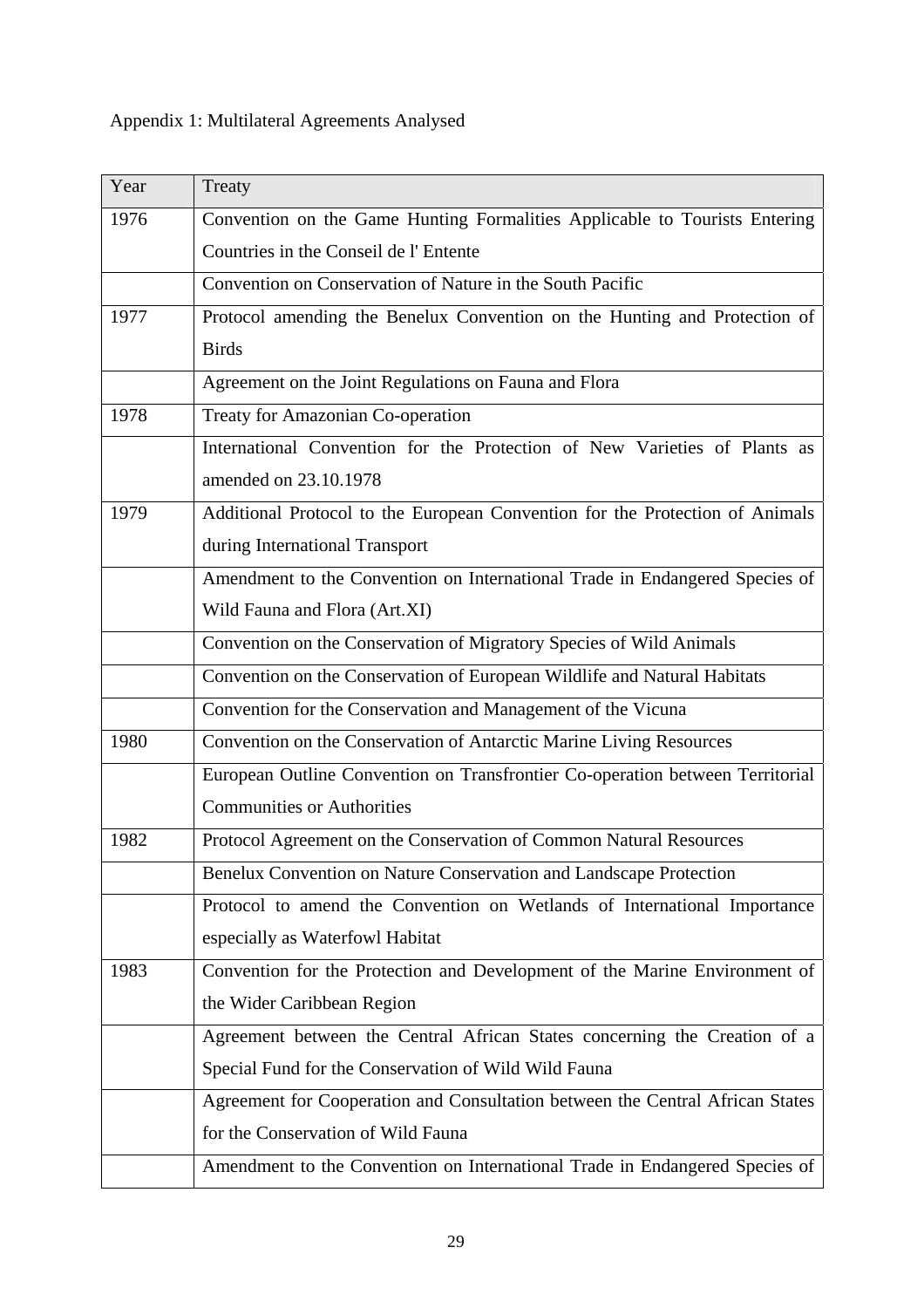|          | Wild Fauna and Flora (Art.XXI)                                                 |
|----------|--------------------------------------------------------------------------------|
| 1985     | Convention for the Protection, Management and Development of the Marine and    |
|          | Coastal Environment of the Eastern African Region                              |
|          | Protocol concerning Protected Areas and Wild Fauna and Flora in the Eastern    |
|          | <b>African Region</b>                                                          |
|          | ASEAN Agreement on the Conservation of Nature and Natural Resources            |
| 1996     | Protocol for the implementation of the Alpine Convention in the field of       |
|          | mountain forests                                                               |
|          | Agreement on the Conservation of Cetaceans of the Black Sea, Mediterranean     |
|          | Sea and Contiguous Atlantic Area                                               |
|          | Inter-American Convention for the Protection and Conservation of Sea Turtles   |
| 1998     | Agreement between the Government of Republic of Kazakhstan, Government of      |
|          | Kyrgyz Republic and Government of Republic of Uzbekistan on cooperation in     |
|          | the sphere of biological diversity conservation of West Tien Shan              |
|          | Cooperative Agreement for the Conservation of Sea Turtles of the Caribbean     |
|          | Coast of Costa Rica, Nicaragua and Panama                                      |
|          | Protocole d'application de la convention alpine de 1991 dans le domaine du     |
|          | tourisme                                                                       |
|          | Memorandum of Understanding concerning Conservation Measures for the           |
|          | Siberian Crane                                                                 |
|          | Protocolo de Enmienda al Tratado de Cooperación Amazónica                      |
| 1999     | Memorandum of Understanding concerning Conservation Measures for Marine        |
|          | Turtles of the Atlantic Coast of Africa                                        |
|          | Protocol on Wildlife Conservation and Law Enforcement                          |
|          | International Agreement on the creation of a marine mammal sanctuary in the    |
|          | Mediterranean                                                                  |
| 2000     | Amendment to the Agreement on the conservation of bats in Europe               |
|          |                                                                                |
| 2000     | International Agreement between the US Department of the Interior, Bureau of   |
| (cont'd) | Land Management, US Department of Agriculture, Forest Service for the          |
|          | National Multi-Agency Coordination Group for and on behalf of the Government   |
|          | of the United States of America and the Secretary of the Department of Natural |
|          | Resources and Environment for itself and as agent of the Crown in the right of |
|          | each Australian State and Territory and the Crown in the right of New Zealand. |